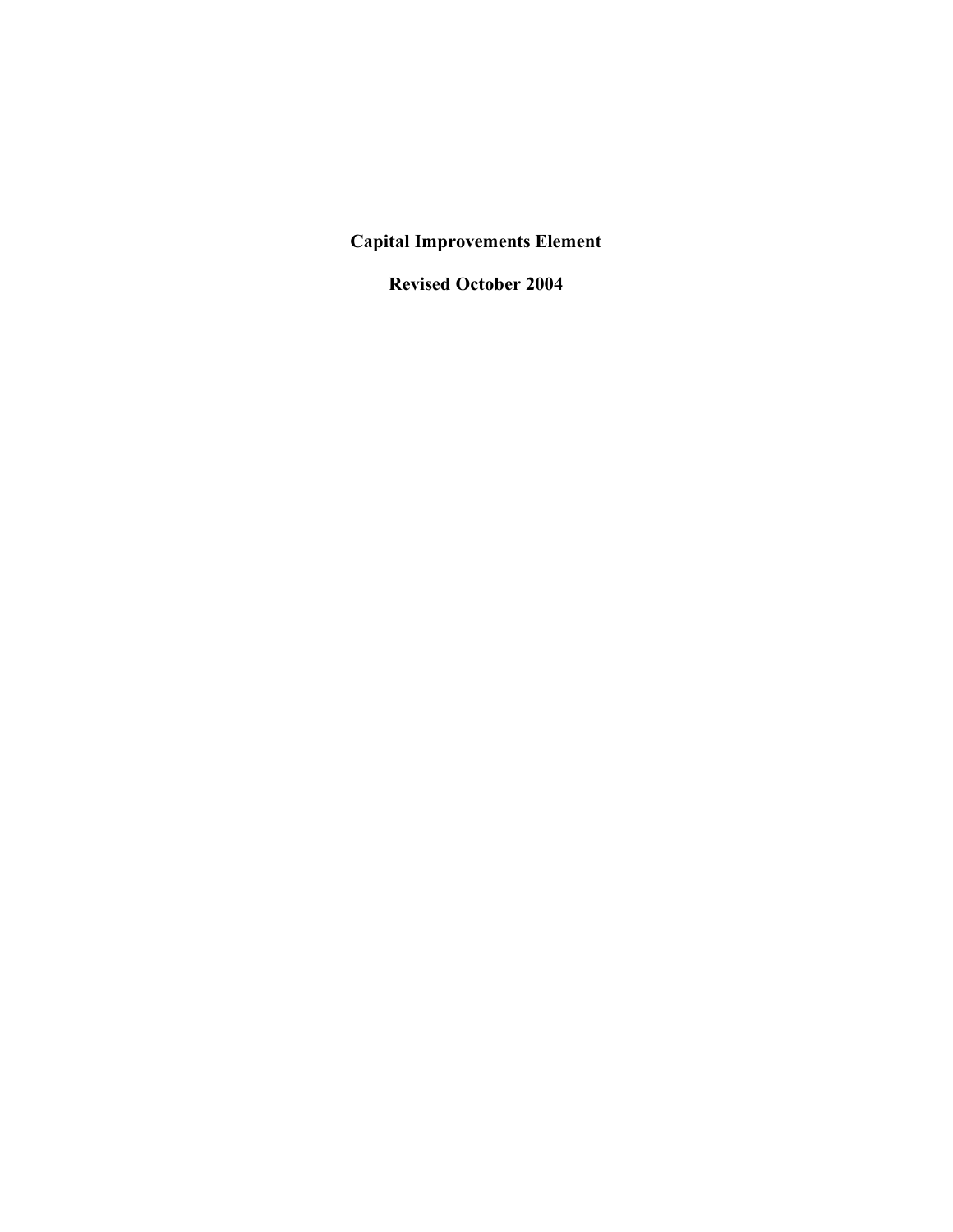# TABLE OF CONTENTS

|                                 | Page |
|---------------------------------|------|
| Purpose and Format              |      |
| Inventory                       |      |
| Analysis                        | 12   |
| *Goals, Objectives and Policies |      |

\*Implementation

\*Indicate Portions to be adopted.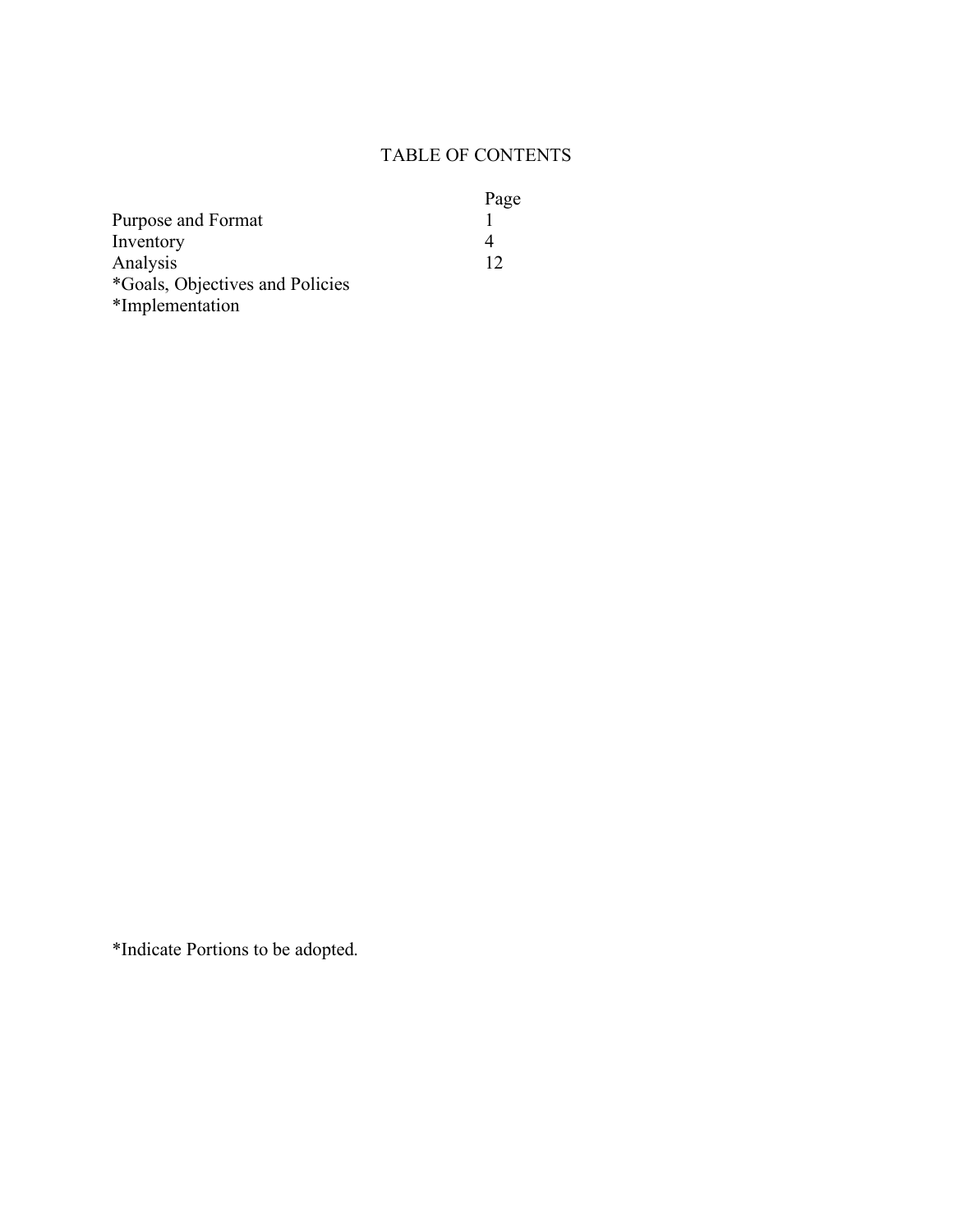## **LIST OF TABLES**

| <b>Table</b><br>$\bf{I}$ | Apalachicola Capital Improvements, 1990-1995       | Page<br>2 |
|--------------------------|----------------------------------------------------|-----------|
| $\rm II$                 | Revenue Projections Affecting Capital Improvements | 14        |
| III                      | Debt Service Expenditures Projections              | 15        |
| IV                       | Debt Service Expenditure projections               | 15        |
| V                        | Summary of Needs Derived from other Elements       | 16        |
| VI                       | <b>Fiscal Assessment</b>                           | 17        |
| VII                      | <b>Annual Operating Cost Increase</b>              | 18        |
| <b>VIII</b>              | <b>Cumulative Operating Cost</b>                   | 19        |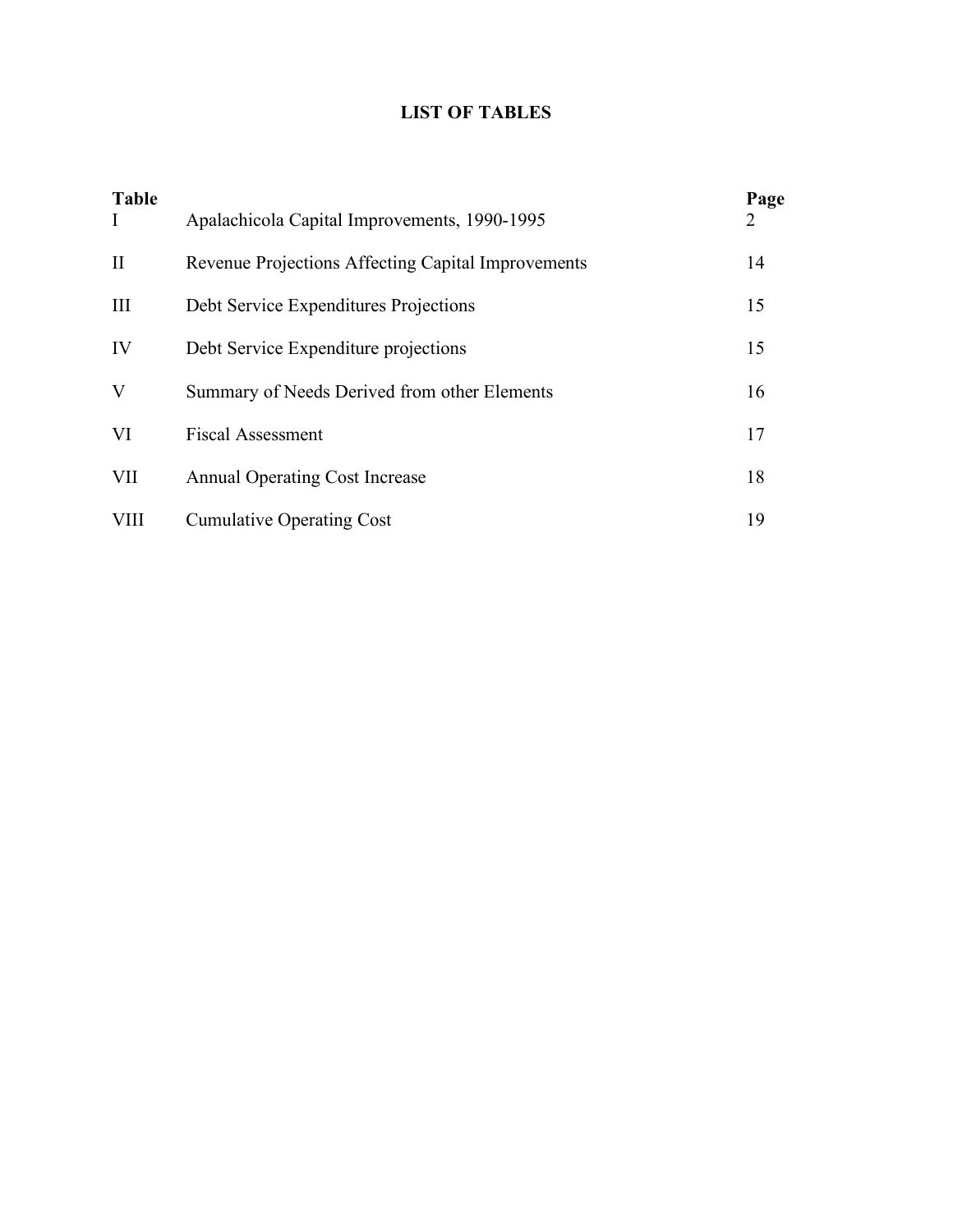#### Purpose and Format

In 1985, the Florida Legislature mandated that local governments plan for the availability of public facilities and services to support development concurrent with this- impacts of such development. The purpose of the Capital Improvements Element is to: (1) evaluate the need for public facilities in support of the Future Lana Use Element ; (2) estimate the costs of improvements for which local government has fiscal responsibility; (3) analyze the fiscal capability of the local government to finance and construct improvements; and (4) adopt financial policies to guide the funding and construction of improvements.

The Capital Improvements Element (CIE) differs from the City's capital improvements program as its scope is limited to only those capital improvements derived from the other elements of the comprehensive plan. The CIA may be used to demonstrate the economic feasibility of the comprehensive plan. It focuses on the capital outlay required to meet existing deficiencies and to maintain adopted level of service standards planned for public facilities in the plan. The content 01 this element includes: (1) an inventory of capital improvements needs, financial resources, and local policies and practices; (2) a fiscal assessment of revenues and expenditures; (3) a discussion of issues and recommendations; i) a listing of goals, objectives, and policies; ( i ) a section detailing implementation, including a 5-year schedule of capital improvements, and a section describing monitoring and evaluation strategies.

# 2. INVENTORY

# A. NEEDS Derived FROM OTHER ELEMENTS

The analysis performed in the preceding City of Apalachicola Comprehensive Plan Elements have identified facility improvements needed to meet the demands; of existing and future development. Public education is administered by the Franklin County School Board. Public health facilities are provided by the Department of Health and Rehabilitative Services, and the private sector. The County public education and public health facilities are located within the City. It was determined that these systems and facilities (no new schools or public health facilities are projected during this planning period), were adequately served by roadways, sanitary sewer, solid waste, drainage, potable water, and recreation facilities. No additional public facilities of this nature will be needed beyond those already planned in order to adequately satisfy the projected demand and maintain adopted level of service standards, as proposed in the other elements of its comprehensive plan. The area of service is the City of Apalachicola.

Therefore this inventory is concerned with those needed improvements which are of relatively large scale, are of generally non-recurring high cost, and which -may require multi-year financing. A financial criterion uses by the City classifies , non-recurring improvements as \$25,000 or more for the construction, acquisition or installation of facilities. The needed improvements derived from the preceding elements of this plan which qualify as capital improvements are listed in Table I, below. These improvements were ranked in order of priority by the Chairman of the Planning and Zoning Commission, the Commissioner appointed to the Water and Sewer Departments, and the Director of the Community Development Block Grant.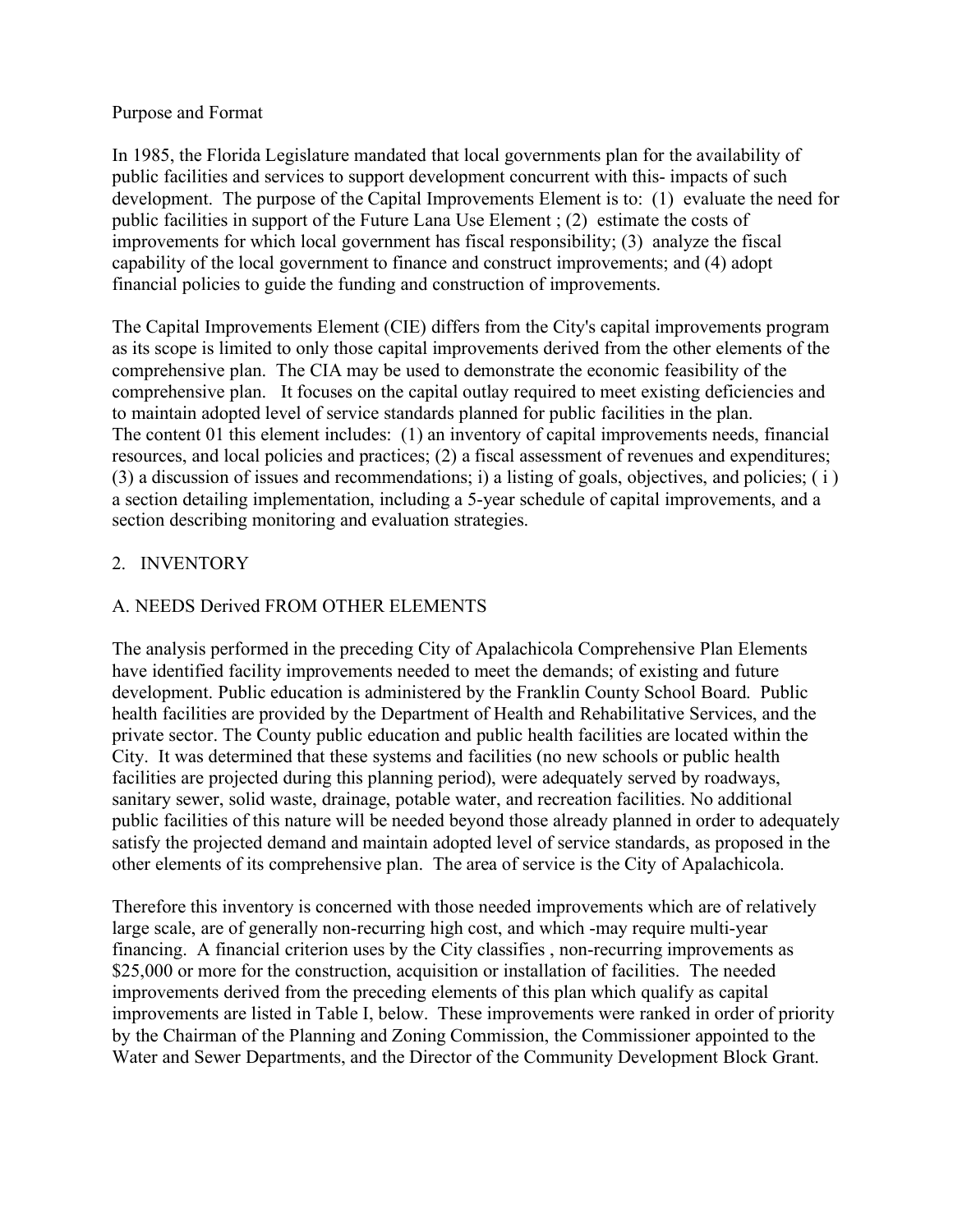Table I lists capital improvements identified for the years 1990-1995, since the plan is scheduled for adoption in 1990. This is consistent with the provision of Section 9J-5.016, F.A.C., which requires this element to address existing and future capital improvements needed for at least the first five fiscal years after the adoption of the comprehensive plan. Capital improvements needed for the latter part of the planning period will be evaluated during the required annual review of this element.

Table I provides a brief description of each of the capital improvement projects, indicates whether the project is needed to correct existing deficiencies or address projected needs, and provides an estimate of the total project cost. Projects are grouped by facility type. Capital improvement projects have been identified for sanitary sewer, drainage, recreation, and potable water.

### TABLE I: APALACHICOLA CAPTIAL IMPROVEMENTS, 1990 -2010 PROJECT DESCRIPTION TARGET YEAR ESTIMATED COST

| <b>Project Description</b>                                     | <b>Target</b> | <b>Estimated Cost</b> |
|----------------------------------------------------------------|---------------|-----------------------|
|                                                                | Year          |                       |
| <b>Sanitary Sewer Facility</b>                                 |               |                       |
| Phase IV - Two-Mile, Brownsville Road and airport              | 2006-2010     | Est. \$2.4 million    |
| Phase V - Bluff Road                                           | 2006-2010     | Est. \$2 million      |
| Phase VI - Bluff Roa North                                     | 2006-2010     | Est. \$2 million      |
| Rehabilitation of existing sewer lines                         | Completed     | \$8 million           |
|                                                                | 2002          |                       |
|                                                                |               |                       |
| <b>Portable Water Facilities</b>                               |               |                       |
| New water plant, wells, elevated and ground storage            | 2002 - 2004   | \$4 million           |
| Rehabilitation of existing water system and replace under-size |               |                       |
| lines, loading removal tubariation from mains                  |               |                       |
| <b>Drainage Facilities</b>                                     |               |                       |
| Stormwater management study to be completed 12/89: a multi-    | 2002 - 2004   | Multi-million         |
| phased plan will be developed based on study                   |               |                       |
| recommendations                                                |               |                       |
| <b>Recreation and Tourist Facilities</b>                       |               |                       |
| Construct Civic Center - Battery Park                          | Complete      | \$200,000             |
|                                                                | 1995          |                       |
| Sylvester Williams park                                        | $2003 - 2004$ | \$125,000             |
| Parking Area with sidewalks from Downtown to Scipio Creek      | $2004 - 2005$ | \$250,000             |
| Batter Park Complex - Rehabilitate and improve city boat       | Complete      | \$140,000             |
| basin                                                          | 2003          |                       |
| Waterfront - Ave. D. and E, work dock and river walk           | $2002 - 2005$ | (partial complete     |
|                                                                |               | in '02 \$250,000)     |
|                                                                |               | Total project         |
|                                                                |               | \$450,000             |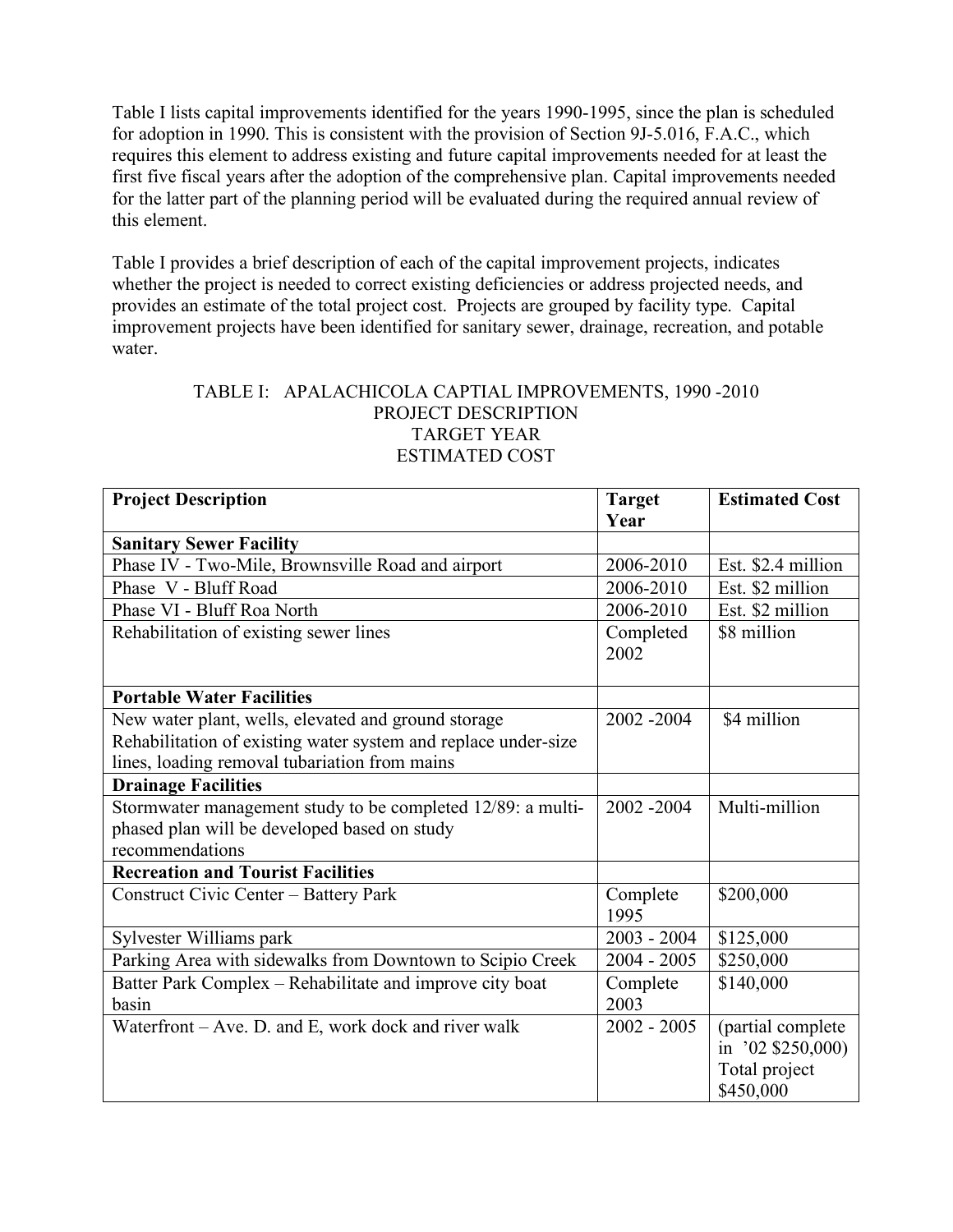| Lafayette Park – Rehabilitate and landscaping, etc.           | Complete in<br>1992 | \$150,000        |
|---------------------------------------------------------------|---------------------|------------------|
| Rehabilitate and improve City Squares (Franklin, City,        | $2005 - 2007$       | \$375,000        |
| Madison, Gorrie and Chapman)                                  |                     |                  |
| Renovate Old Dixie Theater                                    | Sold in             | (Renovated with  |
|                                                               | 1993                | private funds)   |
| Rehabilitate and improve Magnolia Street Cemetery             | $2006 - 2007$       | \$600,000        |
| Renovation of Chapman School Auditorium                       | 1992-95             | Administered by  |
|                                                               |                     | FCSB - current   |
| Renovate City Hall                                            | $2002 - 2005$       | \$700,000        |
| <b>Traffic Facilities</b>                                     |                     |                  |
| Paving of platted unpaved streets; repaving existing roads on | $2004 - 2009$       | Market Price     |
| an annual basis of approximately 1 mile per year.             |                     |                  |
| <b>Housing Facilities</b>                                     |                     |                  |
| Construct additional public housing (approximately 50 units)  | $2006 - 2010$       | Est. \$4 million |

The column in Table I labeled "Target Year" indicates the year by which the projects must be completed in order to maintain the adopted level of service standards for the respective facilities. The notation "ED" has been used to indicate that the project is required to correct an existing deficiency, a situation where existing conditions are currently below adopted service level standards.

The capital improvement projects lifted in fable 1 are not inclusive 01 all anticipated capital expenditures during this period. The list of improvements has been limited to the major components of each facility. Smaller scale improvements of less than \$25,000 in cost will be addressed in the City's annual budget.

The bases for all cost estimates in this element were as follows:

Sewerage system construction coats were based upon: Master Plan Report, Water and Wastewater Systems Improvements for City of Apalachicola, Florida by Hubbard, Bates & Associates, Inc. Potable water rehabilitation costs were derived from; Master Plan Report, Water and Wastewater Systems Improvements for the City of Apalachicola, Florida by Hubbard, Bates & Associates, Inc. Construction costs for parks were estimated using data developed by the Apalachicola Community Development Block Grant Office engineering estimates were derived from Master Plan Report. Water and Wastewater Systems Improvements for City of Apalachicola. Florida by Hubbard, Bates & Associates,

# B. FINANCIAL RESOURCES

In order to plan for capital improvements, the following is an inventory of major funding sources available to the City of Apalachicola. In 1990, these sources will contribute to a total revenue sum of \$1.3 million.

The following list of revenue sources comprises a working Inventory from which the City's capability to appropriate the needed revenue for capital improvement is assessed. The financial status of each revenue is addressed below. The list includes all major resources available to the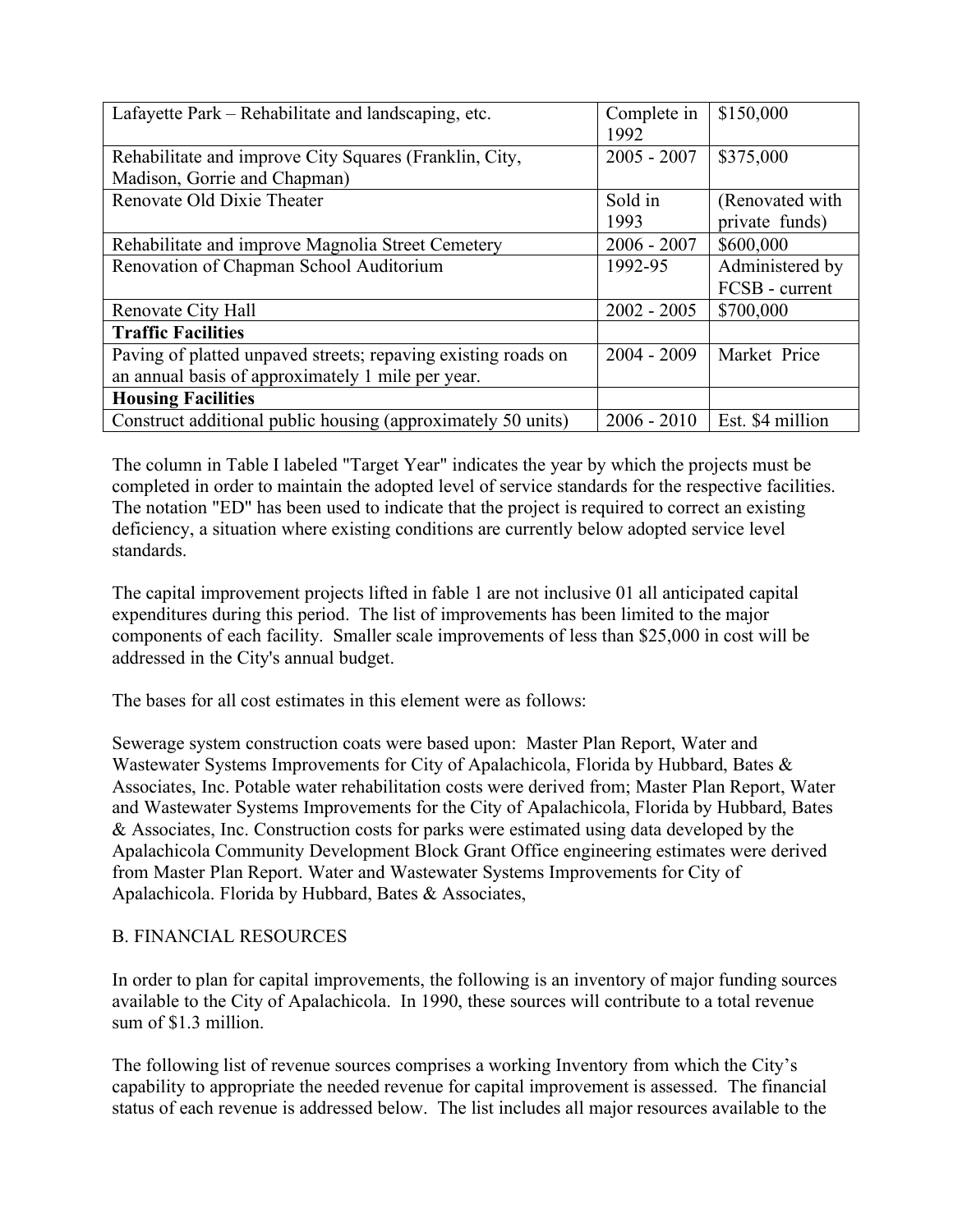City and is not limited to those sources which will be used for capital improvement projects included in this element's five-year Schedule of Improvements.

# LOCAL SOURCES

a. **Property Taxes (Ad Va1orem);** Property taxes are based on a millage rate (one mill is the equivalent of \$1 per §1000 of assessed value or .1%) which is applied to the total taxable value of all real property. Depending upon local policy established by the City Commission, revenue from ad valorem taxes may be used to fund both operating costs and capita: projects. State constitutional provisions exist for raising the millage rate above the 10-mill cap by local referendum. CURRENT STATUS: The ad valorem tax accounts for approximately 11% of the city's annual budget. The current millage rate is set at approximately 6.2914 mills. The tax yield for 1990 is expected to be \$160,000 from a tax base (adjusted taxable value) of \$ 2.5 million.

b. Public Utility or User Charges . These charges are derived from the operation of publicly owned and operated utilities, such as water sewer, and the provision & maintenance of docks. Current Status: This source of revenue currently make up about 26.5% of all City revenues. The public utility revenue yield for 1990 will be 623 thousand.

c. Other Taxes, Fees and Charge. This category includes special assessments, various administrative fees, and other user charges for services and facilities operated by Apalachicola. Examples are sales of public documents, sale by the City of public property, and all private contributions (real estate, gifts, donations, etc.) to the City.

CURRENT STATUS: Approximately 15.4% of the City's revenues are generated from these sources. The sum of 200 thousand dollars in other taxes, fees and charges is anticipated in 1990.

d. Special Sources of Revenue. Depending upon priorities assigned by the City Commission and the availability of other revenue sources, it may be necessary to seek additional funding mechanisms. The following sources of revenue represent options available to the City to finance required capital improvements.

## CURRENT STATUS:

## 2. Borrowing.

## a) General Obligation Bonds. These bonds are

backed by the full faith and credit of the local government, and are required to be approved by voter referendum. General Obligation Bonds offer lower interest rates than other bonds because they are secured by the taxing power of the local government. Revenues collected from the ad valorem taxes on real estate and other sources of general revenue are used to service the government's debt. Capital Improvements financed through General Obligation Bonds should benefit the City as a whole rather than particular areas or groups.

CURRENT STATUS: General Obligation Bonds have not been utilized to date.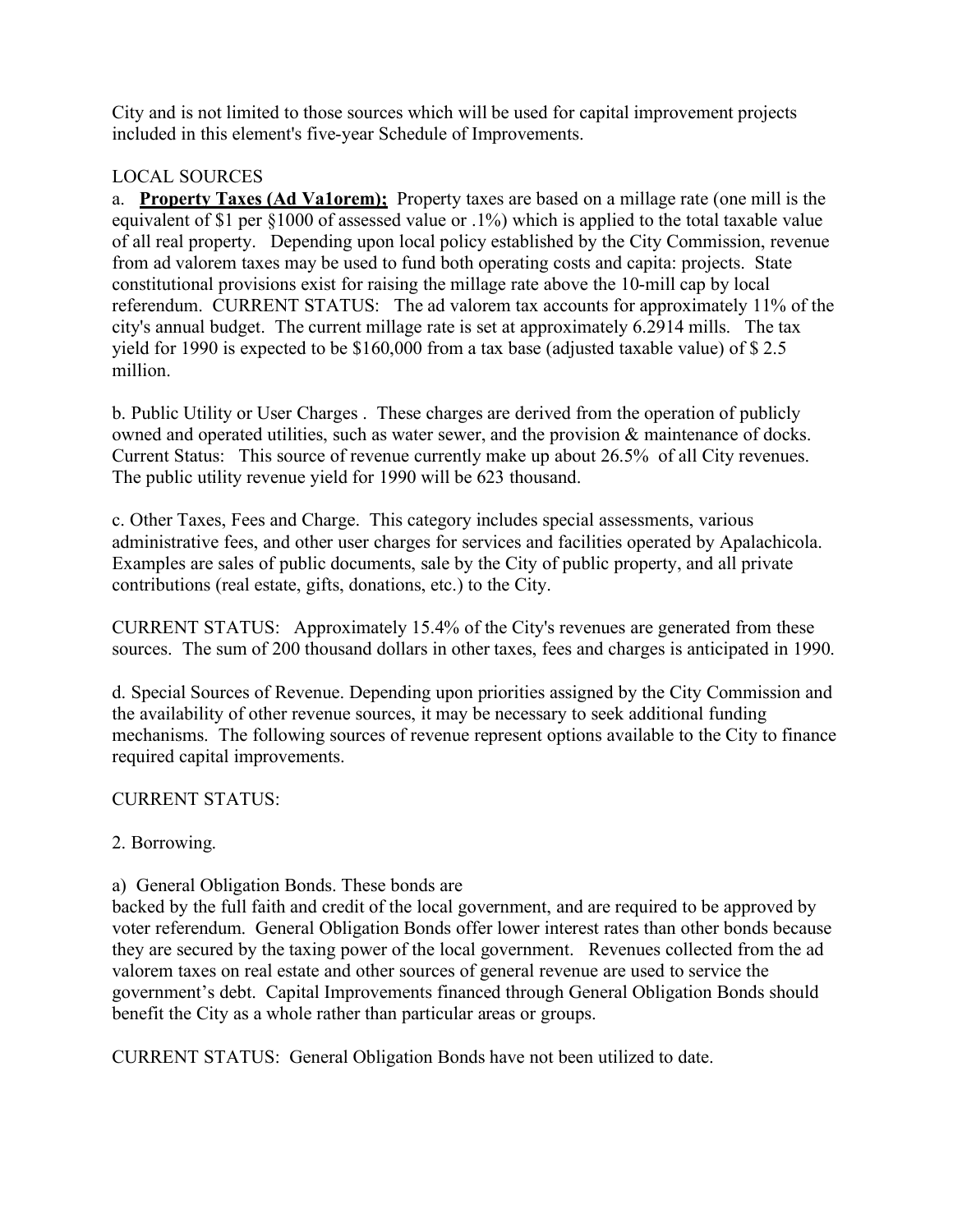b) Revenue Bonds. Unlike general obligations bonds, revenue bonds are financed by those directly benefiting from the capital improvement. Revenue obtained from the issuance of these bonds is used to finance publicly-owned facilities such as the Water and Sewage Plant. Charges collected for the users of these facilities are used, in turn, to retire the bond obligations. In this respect, the capital project is self-supporting. Issuance of these bonds may be approved by the City commission.

Bond revenues are deposited in the respective Enterprise Trust Fund Account for these projects. Funds are specifically earmarked for particular projects, and user charges are used to service the debt. In 1990, the ratio of revenue bonds to total debt service on these bonds (in thousands) for 1990 - 1995 is as follows:

| 1990 | 1991 | 1992 | 1993 | 1994 | 1995 |
|------|------|------|------|------|------|
| 54.9 | 54.5 | 54.1 | 53.7 | 54.3 | 54.9 |

#### c) Industrial Revenue Bonds.

The City has not issued Industrial Revenue Bonds in the past.

### STATE SOURCES

Apalachicola depends on annual disbursements from the state to supplement its operating and capital budget revenues. This section addresses those funds which are: a) generated locally, but collected and later returned by state agencies to the county; b) adopted as a local option tax or license fee, collected and returned by the state; or c) shared by the state in the form of grants to the local government, but originated from state general revenues. Amounts available from these sources may vary widely from year to year, depending upon legislative actions.

a. Revenue Sharing (eleven-cent cigarette tax and motor fuel tax) is given to the city each year. The motor fuel tax portion is for local use.

CURRENT STATUS: Approximately \$101,605.00 is received from this source .

b. Revenue Sharing Trust Fund. This fund receives Cigarette taxes. Cigarettes are currently taxed at 24 cents per pack. Two-cents is returned to the City.

CURRENT STATUS: The City receives approximately 19 thousand dollars per year from this source.

b. Other Shared Revenue.

1. Sales Tax. The current sales tax rate in Florida is 6%, and is levied upon retail sales, and such things as commercial rentals, admission fees to entertainment facilities, and motor vehicle sales. The formulae for allocation is based upon City population.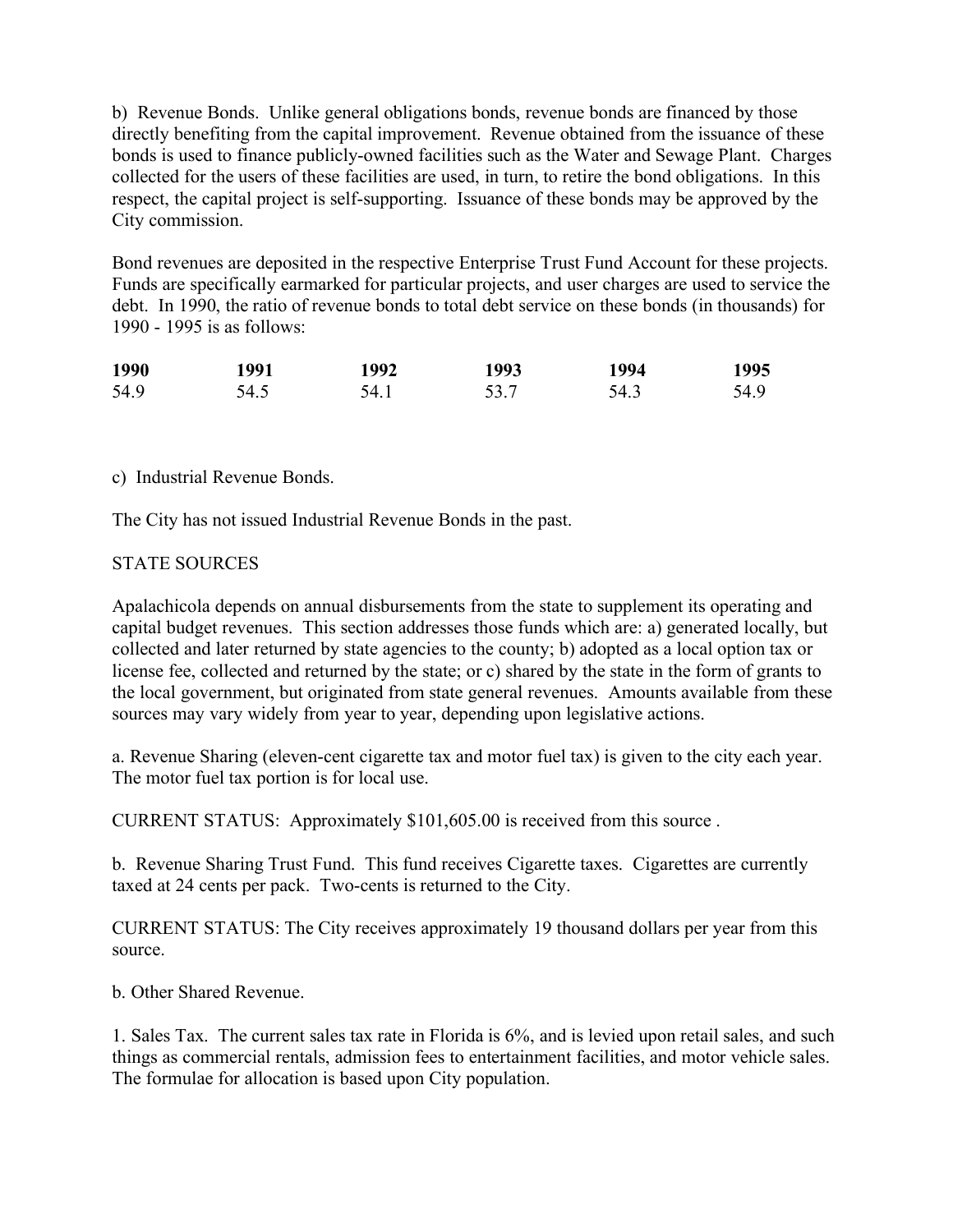CURRENT STATUS: Approximately 51.4 thousand is received per year from this source.

2 .Mobile Home Licenses. Rates for mobile home licenses range from \$20 to \$80, depending upon the structure's length. Each City receives a share of these revenues based on the number of units located in the City.

CURRENT STATUS: Apalachicola's share comes to approximately 2 thousand per year.

3 .Motor Fuel Tax. Of the eight cents per gallon collected by the state for gas taxes, the county receives three cents as shared revenue.

CURRENT STATUS: The City has an informal agreement with the County for road improvements. No direct funds are received from this source.

MISCELLANEOUS:

This category includes the Beverage License Tax.

CURRENT STATUS: This source produces approximately \$1,000 annually. There is no Tourist Development Tax, County Voted Gas Tax nor a County Local Option Gas Tax within Franklin County.

BORROWED FUNDS

The City receives no funding from the following sources:

Motor Vehicles licenses; motorboat licenses; Oil and Gas Production Tax; Pari mutuel Tax; Solid Mineral Tax

#### FEDERAL AND STATE GRANTS AND LOANS

Federal and State funding may be secured through competitive grants. The City makes lull use of the "Catalog of Federal Domestic Assistance", 1986, Government Printing Office, Washington, D.C.

CURRENT STATUS: The City has received Community Development Block Grants for economic development: three grants totaling approximately \$1,000,000 over the last three years. Three Neighborhood Revitalization, Housing, and Sewer Rehabilitation totaling \$2,000,000 over the last four years; two legislative allocations for sewerage (\$3,758,000 in 1985-1987); a federal Economic Development Administration Grant for \$851,000 in 1986; and a Department of Transportation Highway Beautification Grant \$85,000 in1989.

Inventory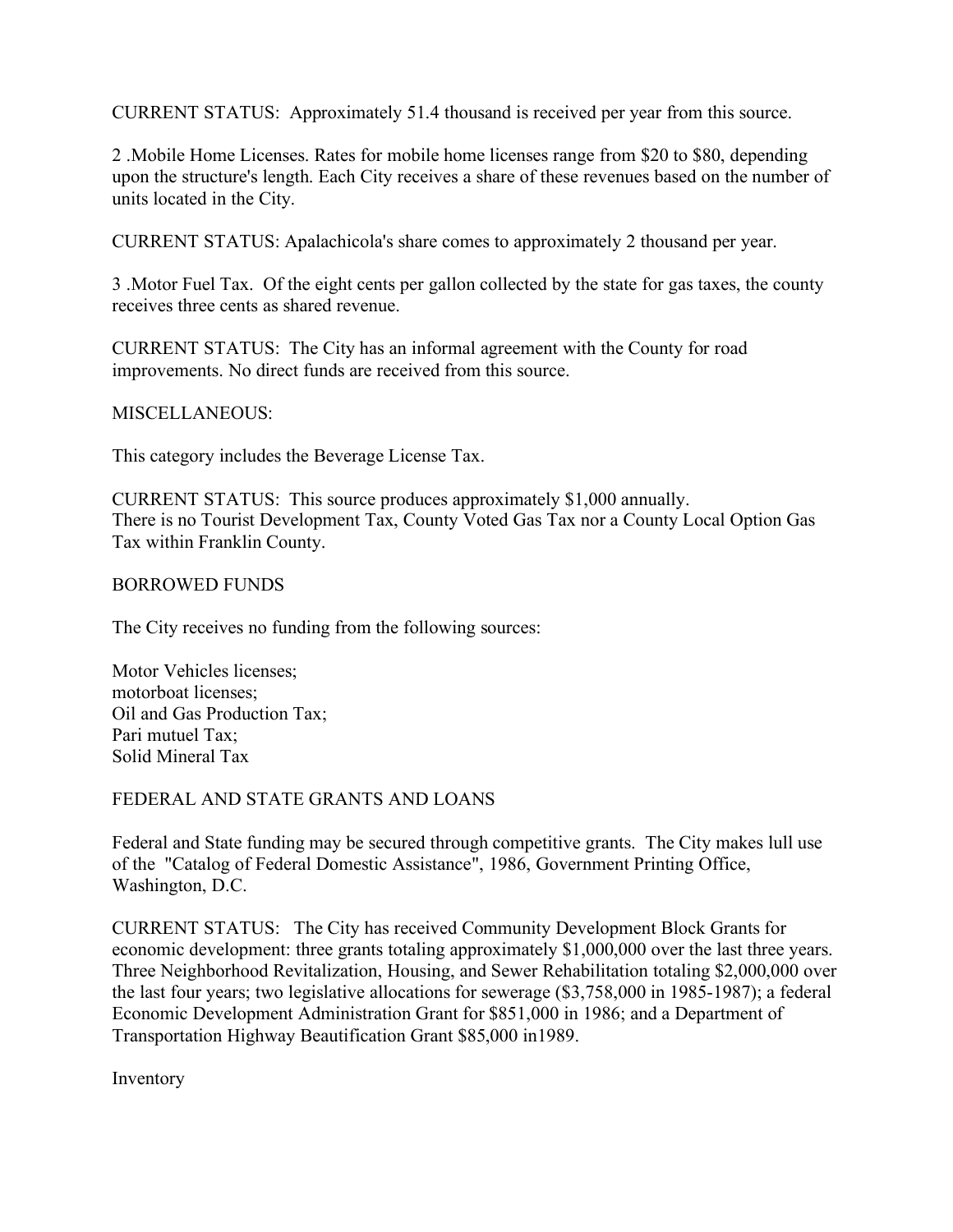### C. Local Policies and Practices

Local policies and practices will be used to guide the location and timing of land development, in support of the goals, objectives, and policies of the Future Land Use Element. Most elements, such as Future Land Use, Recreational, Housing, and Public Facilities, in particular, are dependent and/or influenced by capital improvements. This makes the Capital Improvement Element pivotal to many actions required or proposed in other elements of this plan. Many of these policies and practices may be influenced by state agencies and the county and other outside agencies that provide public facilities within the City jurisdiction. For example, the Florida Department of Transportation (FDOT) Year Transportation Plan may have an impact.

Several arterial roadways within the City's jurisdiction are on the state highway system and are therefore, largely the financial responsibility of FDOT. Likewise there is the County road system and other countywide responsibilities of Franklin County. Plans for improvement of some of these roadways are included within the 3-Year Transportation Plan and Franklin bounty's Plan. However, there are other such roadways that are not planned for improvements by either the County or FUOT. Either scenario will affect the intensity of development or degree of financial commitment for which the City must plan.

Special provisions may be made in those instances when the City desires improvement of a State or County road in order to maintain the City's adopted level of service- standard, in the absence of expending funds for improving the roadways or providing the County with funds to do so, either of which may collected through a transportation fees. This management practice is discussed in greater detail in the Intergovernmental Coordination Element of this plan.

1. Level of Service Standards. Level of service (LOS) standards are an indicator of the extent or degree of service provided by, or proposed to be provided by a facility based on and related to the operational characteristics of the facility. LOS indicates the capacity per unit of demand of each public facility. They are, in short, a summary of existing or desired public facility conditions.

Chapter 163, F.S., and Chapter 9J-5, F.A.C., now require LOS standards to be included for public facilities addressed by local governments in their comprehensive plans.

LOS standards can effect the timing and location of development by encouraging development in areas where facilities may have excess capacity. On the other hand, development will not be permitted unless needed facilities and services are provided. Such provision and development may occur in a phase sequence over time.

CURRENT STATUS: The City had not formally adopted LOS standards for public facilities prior to the completion of this comprehensive plan. However, within the other elements of this comprehensive plan, the following LOS standards have been proposed :

Sanitary Sewer Citywide Service area - 116 gallons per capita per day (gpcd) 1,450 gallons per day commercial/light industrial Solid Waste 7.1 pound per capita per day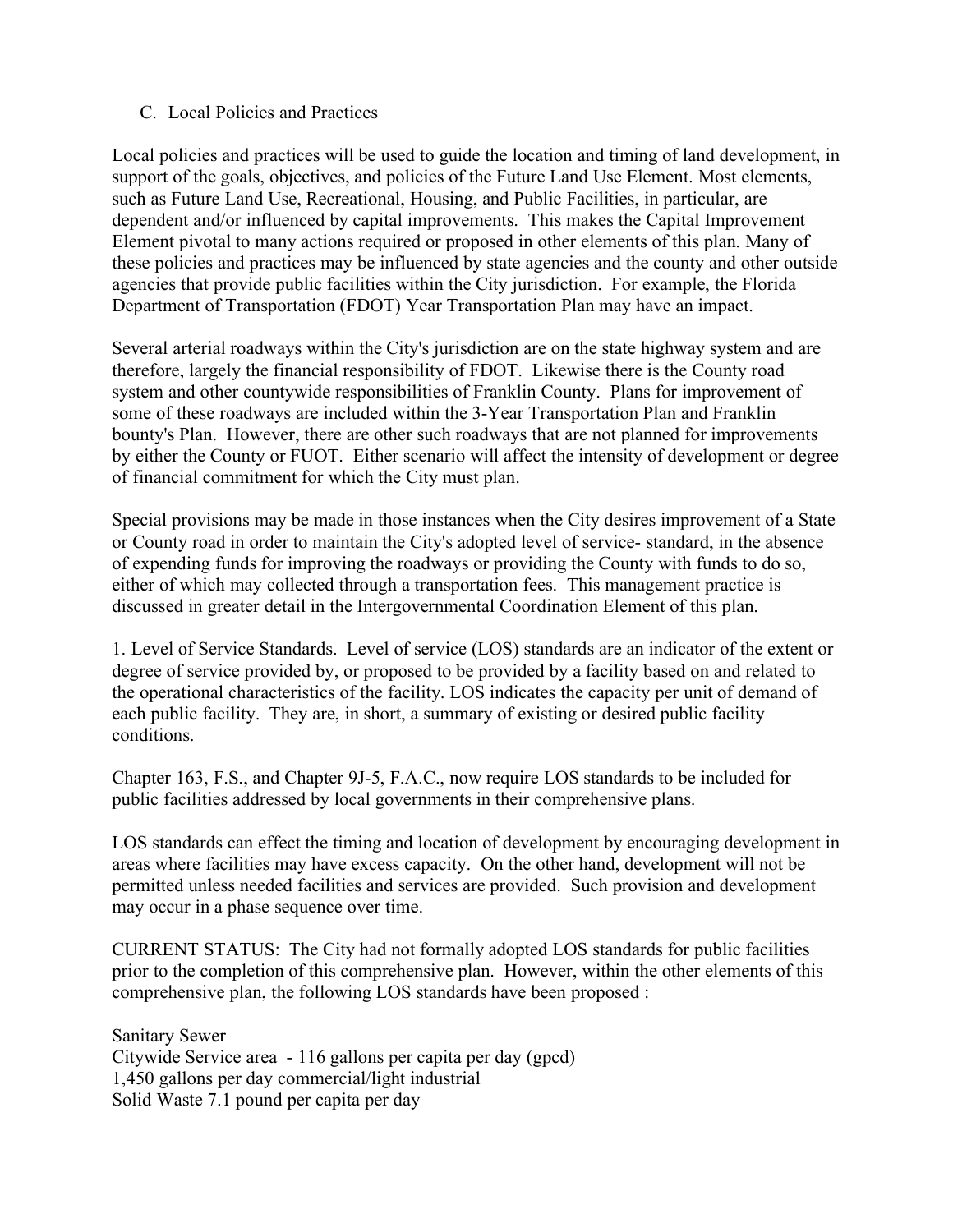Drainage -25-year, 24-hour design storm, per FDOT Drainage Manual Potable Water - Citywide Service Area 135 gpcd; Collector Roadways - LOS C at peak hour Arterial Roadways - LOS C at peak hour Recreation Standards for Facilities –

.

| <b>Facility</b>            |                 | <b>Unit of Measure</b> |
|----------------------------|-----------------|------------------------|
| <b>Boat Ramps</b>          | 1 boat ramp     | Per 2,700 persons      |
| <b>Ball Diamonds</b>       | 1 diamond       | Per 2,400 persons      |
| <b>Basketball Courts</b>   | 14-goal court   | Per 2,400 persons      |
| Multi-purpose Fields       | 1 field         | Per 10,000             |
| Tennis Courts              | 1 court         | Per 7,000 persons      |
| Nature and Study           | 1 site          | Per 7,000 persons      |
| Community                  | 1 site          | Per 7,000 persons      |
| <b>Activity Centers</b>    | 1 Facility      | Per 7,000 persons      |
| Hiking Trail               | 1 mile trail    | Per 3,400 persons      |
| Interpretive Trails        | 1 mile of trail | Per 10,000 persons     |
| Nature and Study           | 1 site          | Per 7,000 persons      |
| Swimming                   | 1 public pool   | Per 8,000 persons      |
| <b>Skateboard Facility</b> | 1 site          | Per 5,000 persons      |
| Football Fields*           | 1 field         | Per 20,000 persons     |
|                            |                 |                        |

\*The football field and other recreational facilities are available from time to time and by special arrangement between the County Schoolboard and the City. They have not been included on this list

The Capital Improvements Program will be consistent with the Capital Improvements Element of the local comprehensive plan, as it will reflect the goals, objectives, and policies of the element and its implementation strategies, Including the 5-Year Schedule of Improvements. It is, however, more inclusive, as it contains those projects of relatively small scale and low cost (less than \$25,000) which are generally are recurring and do not require multi-year financing. Also the CIP is not limited to those public facilities addressed in comprehensive plan, as the CIE is constrained.

Time periods covered by a CIP may range from short term to long term (5 years). The first year of the CIP is converted into the annual budget. The capital budget encompasses enacting appropriations for projects each budget year and is reviewed on an annual basis.

CURRENT STATUS: The City currently prepares a CIP as a part of the annual capital budget.

IMPACT FEES. Impact fees are imposed by many local governments on new development to offset the cost of new facilities necessitated by that development. These fees are a natural outgrowth of the CIE and is a rational basis for developing an impact fee ordinance. Impact fees be used to effect the timing of infill development. Infill development usually occurs in facilities. If the municipality areas with excess capacity of capital chooses not to recoup the costs of capital facilities In underutilized areas, infill development may be encouraged by the absence of impact fees on development In other service areas.

CURRENT STATUS: At present time the City has no adopted Impact fee ordinances.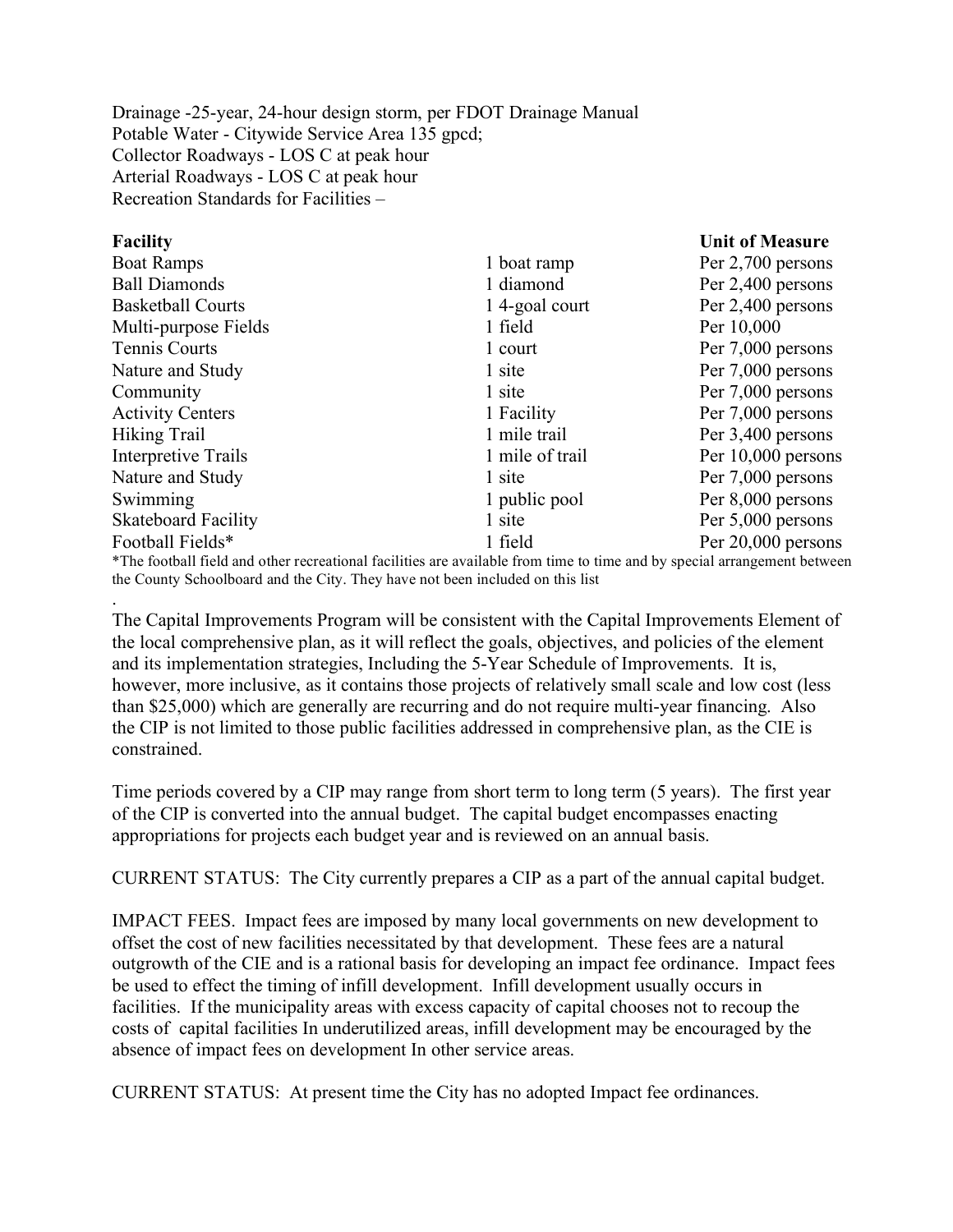5. User Charges and Connection Fees. User charges recoup the costs of public facilities by charging those who benefit from them.

CURRENT STATUS; User charges and connection fees are utilized for sanitary sewer, solid waste, potable water, and the provision and maintenance of docks.

Adequate Faci1ities Ordinance. Adequate ordinances control the timing and location of development by conditioning development approval upon a showing that sufficient facilities and services are present or will be provided to maintain LOS standards. It may in fact implement the 1985 Legislative mandate which requires that public facilities be available to support development. The ordinance may make development approval contingent upon the local government's ability to provide facilities and services. These ordinances:

1) Support consistency of the Capital Improvements Element with the Future Land Use Element;

2) Provide for the orderly expansion of public facilities;

3) Stabilize capital improvements expenditures and taxing structure for capital improvements; and

4) Reduce the possibility of damage to the environment from the use o overburdened facilities. Typically these ordinance interact with the development approval process by conditioning zoning, subdivision, or planned unit development approval on demonstrated compliance with the ordinance. Adequate Ordinances may also function at the building permit stage. The ordinances may control development in areas that are already approved but not as yet built out, such as preplatted lands.

CURRENT STATUS: The Land Development Regulation and the Subdivision Ordinance which is a part of the Code provide for these controls.

Mandatory Dedications or Fees In Lieu Of:

The City may require, as a condition of plat approval, that subdividers dedicate a portion of land in the development to be used for public purposes such as roads, and parks. CURRENT STATUS: Mandatory dedications or fees in lieu of are required by the City.

9. Moratoria: A moratorium, or stop-gap ordinance, may temporarily halt or freeze development for a specified period of time on an emergency basis. It may be imposed on building permits, development approvals, or governmental services such as potable water connection, sanitary sewer extensions or hook-ups. Moratoria may generally be imposed for a 'reasonable time" to allow for necessary planning activities pending comprehensive plan preparation, adoption, or amendment.

CURRENT STATUS: The City is not imposing any moratoria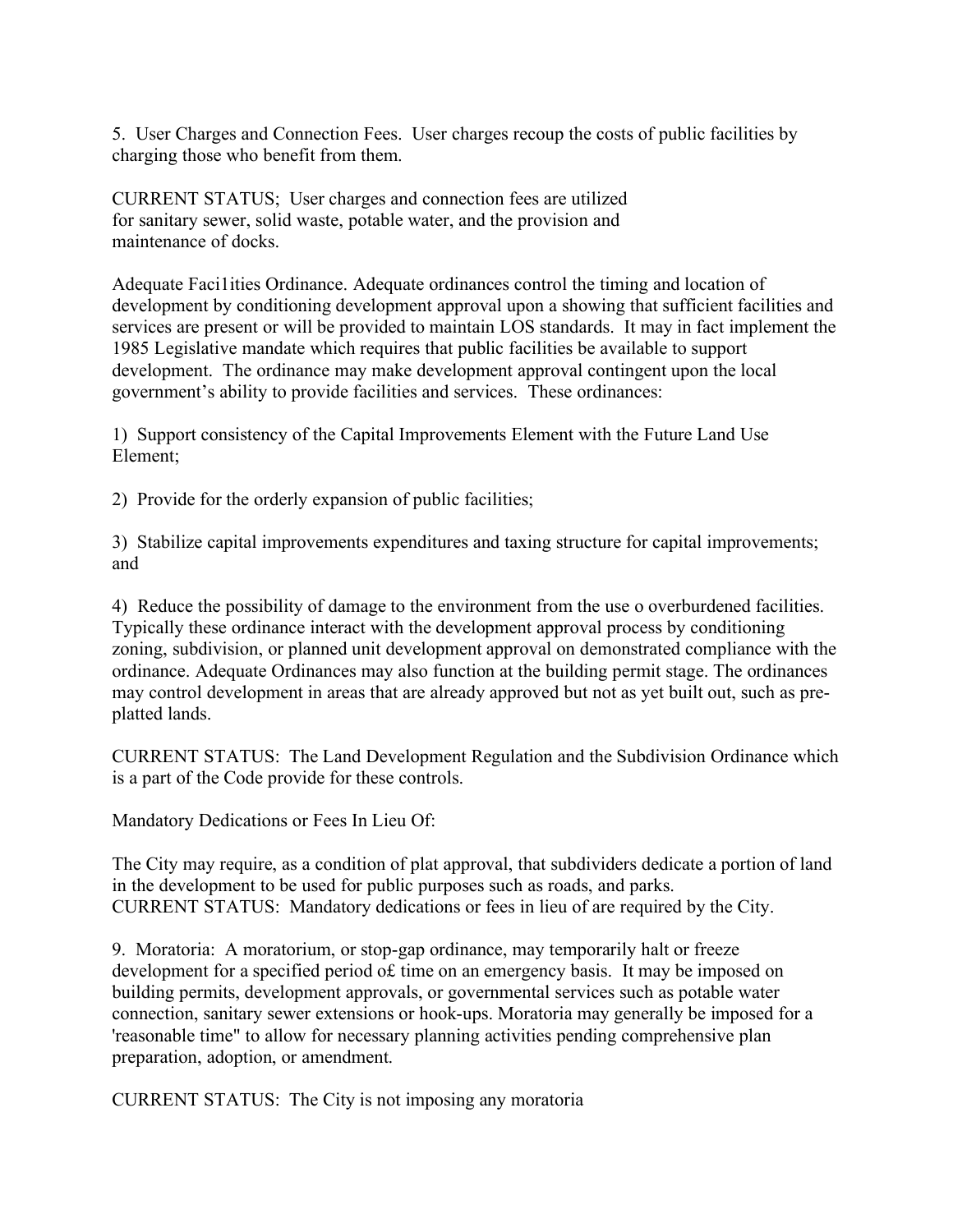## 3. ANALYSIS

## A. FISCAL ASSESSMENT

The purpose of this section is to determine whether sufficient revenue will be available within the existing budgeting framework utilized by the City to fund the needed improvements at the time they will be required.

The assessment process consists of estimating future receipts of revenues which the City uses for capital Improvement financing and then, balancing these receipts against anticipated expenditures for capital improvements.

In addition to direct costs for capital improvements, this section will review the fiscal impacts of the capital improvement derived from other elements upon the operation of the City departments responsible for facility management. This assessment includes only those items planned for in the other comprehensive plan elements.

### Accounting System

The accounting system employed by the City records financial transactions in individual accounts which are called "funds." The following is a brief description of the funds which the city has established for capital improvement financing.

GENERAL FUND: The General Fund is the basic operating fund of the City. All ad valorem tax revenues not required to be account for in other funds are accounted for in the General Fund. These funds generally provide for City Departments operation and the CIP.

TRANSPORTATION IMPROVEMENT FUND: This fund is used to account for roadway system capital Improvements and maintenance. State Gas Tax receipts are the revenue source for this fund. Expenditures for this fund included direct annual outlays for small capital improvements and normal maintenance.

ENTERPRISE FUMDS: Enterprise funds are used to account for City services that are operated and financed in a manner similar to private business enterprises. Presently €he city maintains enterprise funds for sanitary sewer and potable water services. Revenues for these 'funds are generated from user charges and connection fees. Revenue bonds may be issued using a portion of City-wide receipts for debt service needs for large-scale capital improvement projects.

#### Projected Revenues

The City's tax base is projected to increase assuming a 5 percent rate of growth for the adjusted taxable value of property (including new construction), as indicated below. The City's assessment ratio is projected to remain stable at 100 percent.

| <b>Projected City Tax Base Increase</b> |       |            |       |       |       |       |
|-----------------------------------------|-------|------------|-------|-------|-------|-------|
| <b>Tax Base</b>                         | .990  | <b>991</b> | 1992  | 993   | 994   | 1995  |
| Adjusted Taxable value (including new   | 24.36 | 25.58      | 26.86 | 28.20 | 29.60 | 31.09 |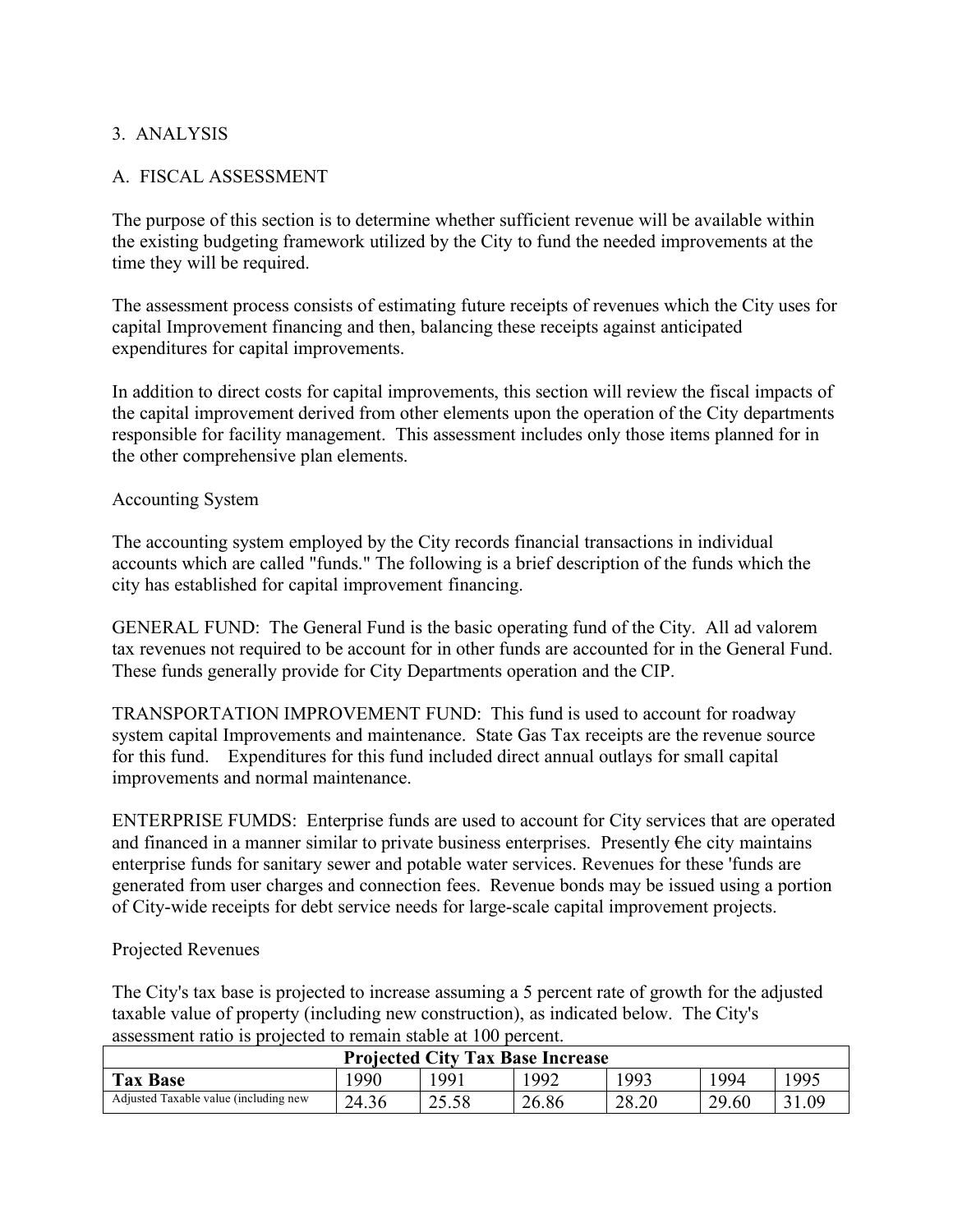| 5% increase<br>construction)                       |  |  |  |
|----------------------------------------------------|--|--|--|
| Planning.<br>Apalachicola<br>Source:<br>Department |  |  |  |

Table II Indicates the expected revenues available to the city to finance capital improvements for the years 1990 - 1995. Revenue amounts projected are based on past trends. These amounts represent 1987 dollars.

Ad valorem tax yields listed below were projected assuming a millage increase of .10 each year and annual increase in adjusted taxable value for five years.

| <b>Projected Ad Valorem Tax Yields</b>                                  |      |       |      |       |       |       |  |
|-------------------------------------------------------------------------|------|-------|------|-------|-------|-------|--|
|                                                                         | 1990 | 991   | 992  | 1993  | 1994  | 1995  |  |
| Ad Valorem Tax Yields                                                   |      | 163.7 | 74.6 | 186.1 | 198.4 | 211.4 |  |
| Source: Apalachicola Planning Department, Note all figures in thousands |      |       |      |       |       |       |  |

| <b>Table II: Revenue Projections Affecting Capital Improvements</b> |          |       |       |       |       |          |  |
|---------------------------------------------------------------------|----------|-------|-------|-------|-------|----------|--|
| <b>Fund</b>                                                         | 1990     | 1991  | 1992  | 1993  | 1994  | 1995     |  |
| Transportation Improvement Fund (in<br>thousands)                   | 30       | 32    | 33    | 35    | 36    | 38       |  |
| Enterprise Fund and grants (in millions)                            |          |       |       |       |       |          |  |
| Sanitary Sewer                                                      | .810     | 1,060 | 1188  | 1,600 | 1,100 | 1,049    |  |
| Potable Water                                                       | .704     | .5    | 1.5   | .560  | .560  | .060     |  |
| Dock Facilities                                                     | $\Omega$ | .250  | .750  | .100  | .100  | $\Omega$ |  |
| Other Funds                                                         |          |       |       |       |       |          |  |
| Drainage                                                            | .100     | .250  | .500  | .500  | .500  | .500     |  |
| Recreation                                                          | .100     | .325  | 1.000 | 1.000 | .500  | .500     |  |
| Source: Apalachicola Planning Department                            |          |       |       |       |       |          |  |

The Transportation Improvement Fund revenue amounts represent total receipts from state gas taxes. The projection estimates are based on state projections of gasoline consumption and state revenue sharing methodologies and a possible local option gas tax.

Enterprise Fund projected revenues for each account Include income from user charges, connection fees, bond issues and carryover reserves. Also included are anticipated grants and loans based on past experiences. User charge and connection fee revenue projections for sanitary sewer and potable water are based on current individual fee amounts (average monthly charge and connection fees) and projected total service connections. Revenues from revenue bond issues for sanitary sewer and potable water are also included in these figures. Docking facilities projected revenue estimates are based on a grant and user charges for the facilities and projected annual operations.

#### Projected Expenditures

For this assessment, expenditures have been aggregated into three categories: scheduled capital improvements project expenditures, capital improvement debt service expenditures; and expenditures for improvements derived from the other elements. The Department service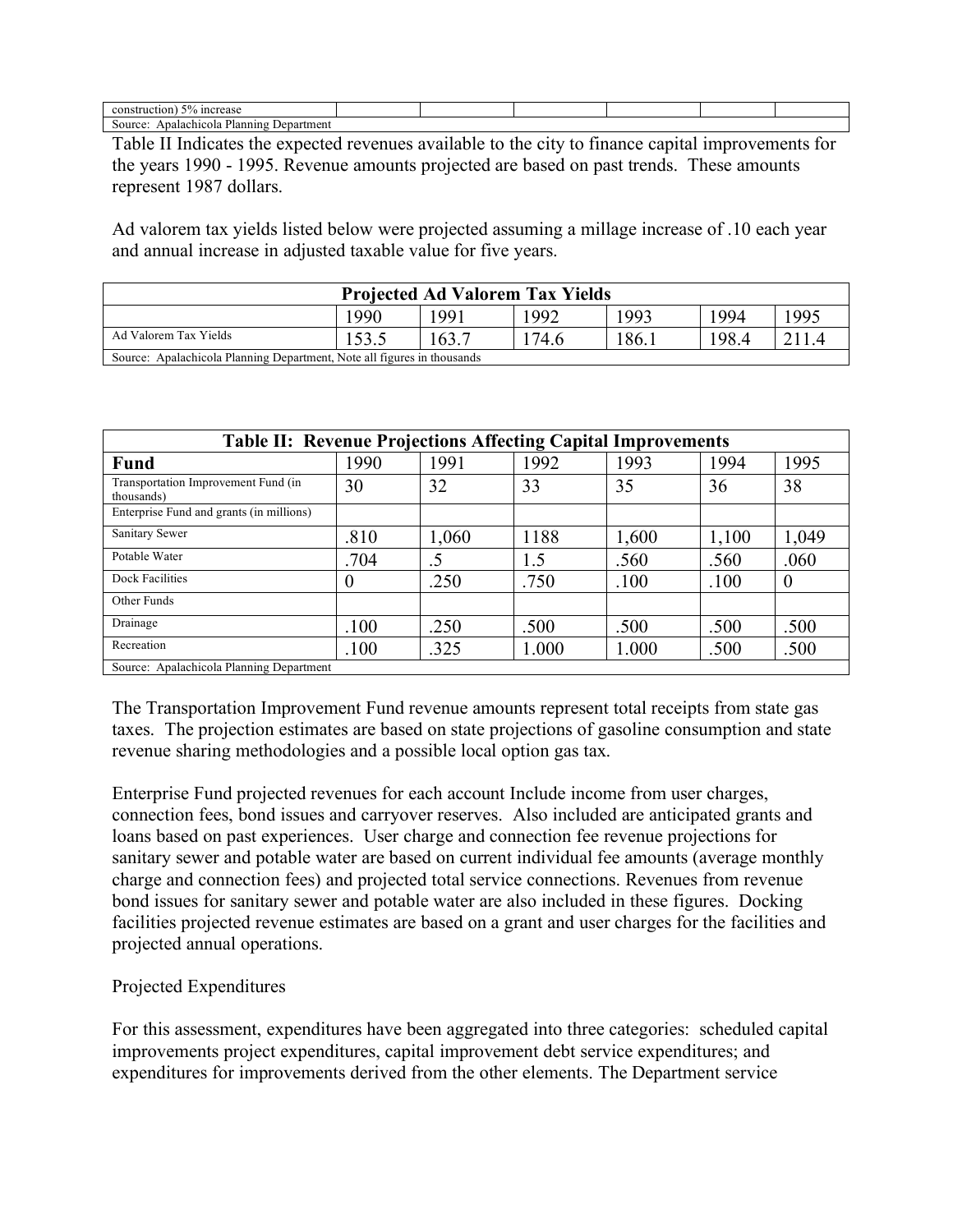expenditures as projected are considered v/ the maximum debt capacity the City can handle under anticipated growth and other requirements.

| <b>Table III: Expenditure Projections-Scheduled Capital Improvements</b> |                                          |       |       |       |       |                |  |
|--------------------------------------------------------------------------|------------------------------------------|-------|-------|-------|-------|----------------|--|
| Fund                                                                     | 1990                                     | 1991  | 1992  | 1993  | 1994  | 1995           |  |
| Transportation Improvement Fund (in<br>thousands)                        | 30                                       | 32    | 33    | 35    | 36    | 38             |  |
| Enterprise Fund and grants (in millions)                                 |                                          |       |       |       |       |                |  |
| Sanitary Sewer                                                           | .810                                     | 1,060 | 1188  | 1,600 | 1,100 | 1,049          |  |
| Potable Water                                                            | .704                                     | .5    | 1.5   | .560  | .560  | .060           |  |
| Dock Facilities                                                          | $\Omega$                                 | .250  | .750  | .100  | .100  | $\overline{0}$ |  |
| Other Funds                                                              |                                          |       |       |       |       |                |  |
| Drainage                                                                 | .100                                     | .250  | .500  | .500  | .500  | .500           |  |
| Recreation                                                               | .100                                     | .325  | 1.000 | 1.000 | .500  | .500           |  |
|                                                                          | Source: Apalachicola Planning Department |       |       |       |       |                |  |

| <b>Table IV: Debt Service Expenditure Projections</b> |      |       |      |       |       |       |
|-------------------------------------------------------|------|-------|------|-------|-------|-------|
| <b>Fund</b>                                           | 990  | 1991  | 1992 | 1993  | 1994  | 1995  |
| <b>Enterprise Fund (in Thousands)</b>                 |      |       |      |       |       |       |
| Sanitary Sewer                                        | 30   | 30    | 30   | $+70$ | $+70$ | $+70$ |
| Potable Water                                         | .810 | 1,060 | 188  | 1,600 | .100  | .049  |
| Source: Apalachicola Planning Department              |      |       |      |       |       |       |

The third category includes the direct costs of capital improvements listed in Table I. The projected cost of these improvements are summarized by facility type for 1990 - 1995 in Table V. These represent additional costs the City must incur in order to maintain adopted level of service standards under projected growth conditions.

| <b>Table V: Needs Derived From Other Elements</b>                             |      |      |      |      |      |      |  |  |
|-------------------------------------------------------------------------------|------|------|------|------|------|------|--|--|
| <b>Fund</b>                                                                   | 1990 | 1991 | 1992 | 1993 | 1994 | 1995 |  |  |
| <b>Traffic Facilities</b>                                                     |      | .050 | .050 | .050 | .050 | .050 |  |  |
| Sanitary Sewer                                                                | 1.0  | 1.0  |      | 1.5  | 1.5  | .841 |  |  |
| Drainage                                                                      | . .  | .25  |      |      | ت .  |      |  |  |
| Potable Water                                                                 | .704 |      | 1.5  | .500 | .500 | .0   |  |  |
| Recreation                                                                    | . .  | .325 | 1.0  | 1.0  | ر.   | ت    |  |  |
| Housing                                                                       |      |      |      | 1.0  | .400 |      |  |  |
| Dock Facilities                                                               | .U   |      | ں ۔  | ر .  | . .  |      |  |  |
| Source: Angleckiecle Plenning Department (1090) Note: All figures in millions |      |      |      |      |      |      |  |  |

Source: Apalachicola Planning Department (1989), Note: All figures in millions

In order to assess the ability of the City to meet anticipated capital improvements expenditures, it is necessary to determine whether sufficient revenues will be available. This has been done by finding the difference between the projected annual revenues and expenditures for each fund used by the City to finance capital improvements. The results of these assessments are shown in Table VI.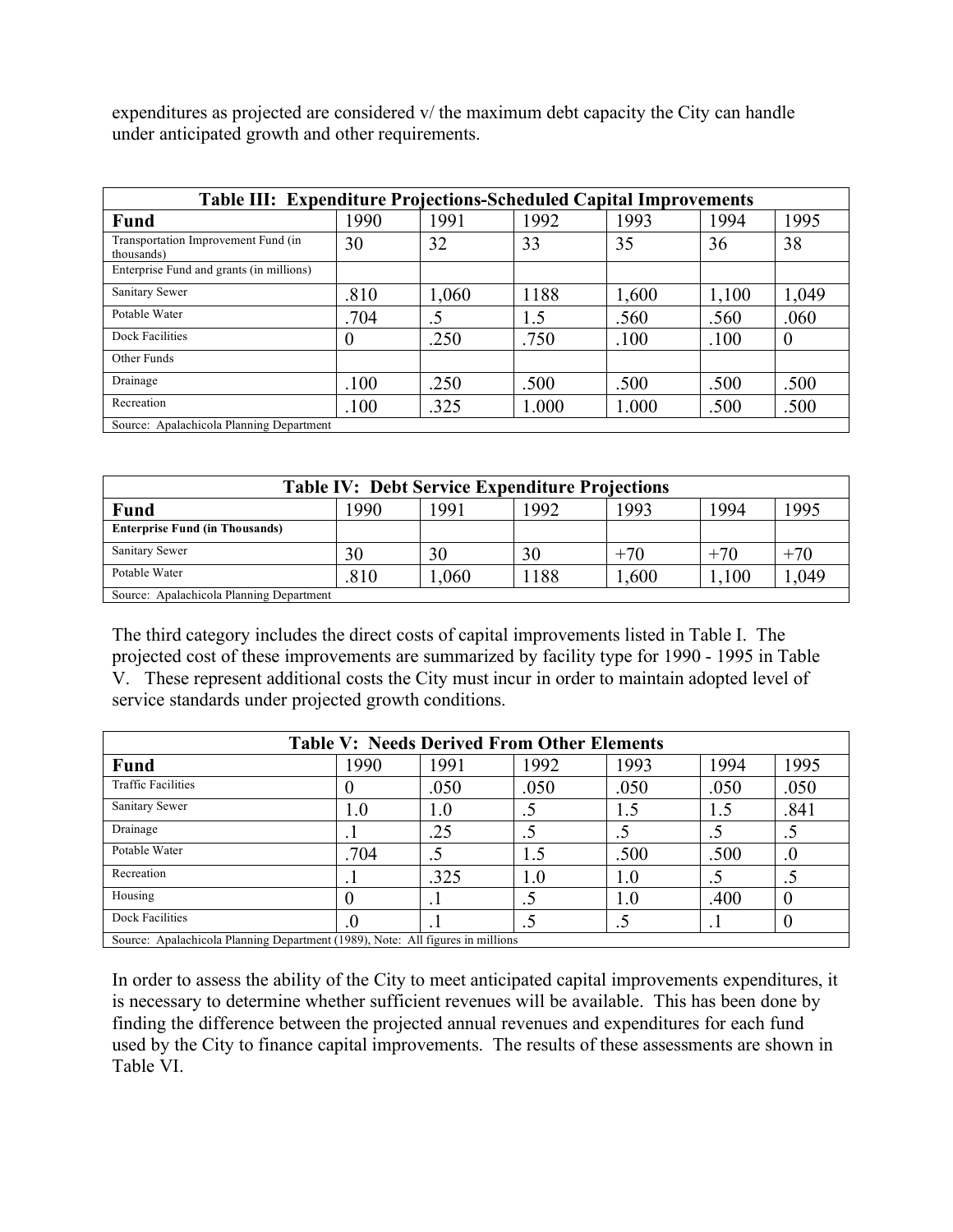Table VI indicates the projected revenues for each of the funds, as previously listed in Table II, for the years 1990 -1995. Listed beneath the revenues are the projected expenditures for the year. The expenditures are the sum of the scheduled capital improvement costs (from Table III), the debt service expenditures (from Table IV), and applicable costs of capital improvements derived from the other elements (from Table V). Improvement costs from the other elements for sanitary sewer, potable water, transportation, and dock facilities have been assigned to the Enterprise Fund. Improvement costs and grants from the other elements for drainage, recreation, and housing have been assigned to the Grant Fund which has been the funding source used by the City in the past to pay for improvements. The balance for each fund indicates the difference between the projected revenues and expenditures. A negative balance indicates a revenue shortfall for that year.

| <b>Table VI: Fiscal Assessment 1</b>     |                  |                  |                  |                  |                  |                  |  |
|------------------------------------------|------------------|------------------|------------------|------------------|------------------|------------------|--|
| <b>Fund</b>                              | 1990             | 1991             | 1992             | 1993             | 1994             | 1995             |  |
| <b>Transportation Improvement Funds</b>  |                  |                  |                  |                  |                  |                  |  |
| Revenues                                 | .030             | .032             | .033             | .035             | .036             | .038             |  |
| Expenditures                             | .030             | .032             | .045             | .034             | .050             | .050             |  |
| Balance                                  | $\boldsymbol{0}$ | .002             | $-.002$          | $-.010$          | $-0.014$         | $-0.012$         |  |
| <b>Enterprise Funds and Grants</b>       |                  |                  |                  |                  |                  |                  |  |
| Sanitary Sewer                           |                  |                  |                  |                  |                  |                  |  |
| Revenues                                 | .810             | 1.080            | 1.188            | 1.610            | 1.100            | 1.043            |  |
| Expenditures                             | 1.060            | 1.060            | 1.060            | 1.060            | 1.600            | .941             |  |
| Balance                                  | $-.250$          | .020             | .128             | .128             | 1.500            | .102             |  |
| Potable Water                            |                  |                  |                  |                  |                  |                  |  |
| Revenues                                 | .704             | .500             | 1.500            | .560             | .560             | .060             |  |
| Expenditures                             | .704             | .500             | 1.500            | .560             | .560             | .060             |  |
| Balance                                  | $\overline{0}$   | $\overline{0}$   | $\mathbf{0}$     | $\overline{0}$   | $\mathbf{0}$     | $\overline{0}$   |  |
| <b>Dock Facilities</b>                   |                  |                  |                  |                  |                  |                  |  |
| Revenues                                 | $\theta$         | .250             | .750             | .100             | .100             | $\theta$         |  |
| Expenditures                             | $\boldsymbol{0}$ | .100             | .500             | .500             | .100             | $\overline{0}$   |  |
| Balance                                  | $\mathbf{0}$     | .150             | .250             | $-.400$          | $\boldsymbol{0}$ | $\boldsymbol{0}$ |  |
| Drainage                                 |                  |                  |                  |                  |                  |                  |  |
| Revenues                                 | .160             | .250             | .500             | .500             | .100             | .500             |  |
| Expenditures                             | $\cdot$ 1        | .250             | .500             | .500             | .100             | .500             |  |
| Balance                                  | $\boldsymbol{0}$ | $\boldsymbol{0}$ | $\boldsymbol{0}$ | $\boldsymbol{0}$ | $\boldsymbol{0}$ | $\boldsymbol{0}$ |  |
| Recreation                               |                  |                  |                  |                  |                  |                  |  |
| Revenues                                 | $\cdot$ 1        | .325             | 1.00             | 1.0              | $.5\,$           | .500             |  |
| Expenditures                             | $\overline{1}$   | .325             | 1.00             | 1.0              | $.5\,$           | .500             |  |
| Balance                                  | $\boldsymbol{0}$ | $\boldsymbol{0}$ | $\boldsymbol{0}$ | $\boldsymbol{0}$ | $\boldsymbol{0}$ | $\boldsymbol{0}$ |  |
|                                          |                  |                  |                  |                  |                  |                  |  |
| Source: Apalachicola Planning Department |                  |                  |                  |                  |                  |                  |  |

(Note: Funds scheduled for dock facilities, drainage and recreation are to be obtained from grants. No alternative funding will be available for these purposes. Sanitary sewer and potable water facilities funding is primarily from grants with provisions for some city funding by enterprise funds in 1993-95.)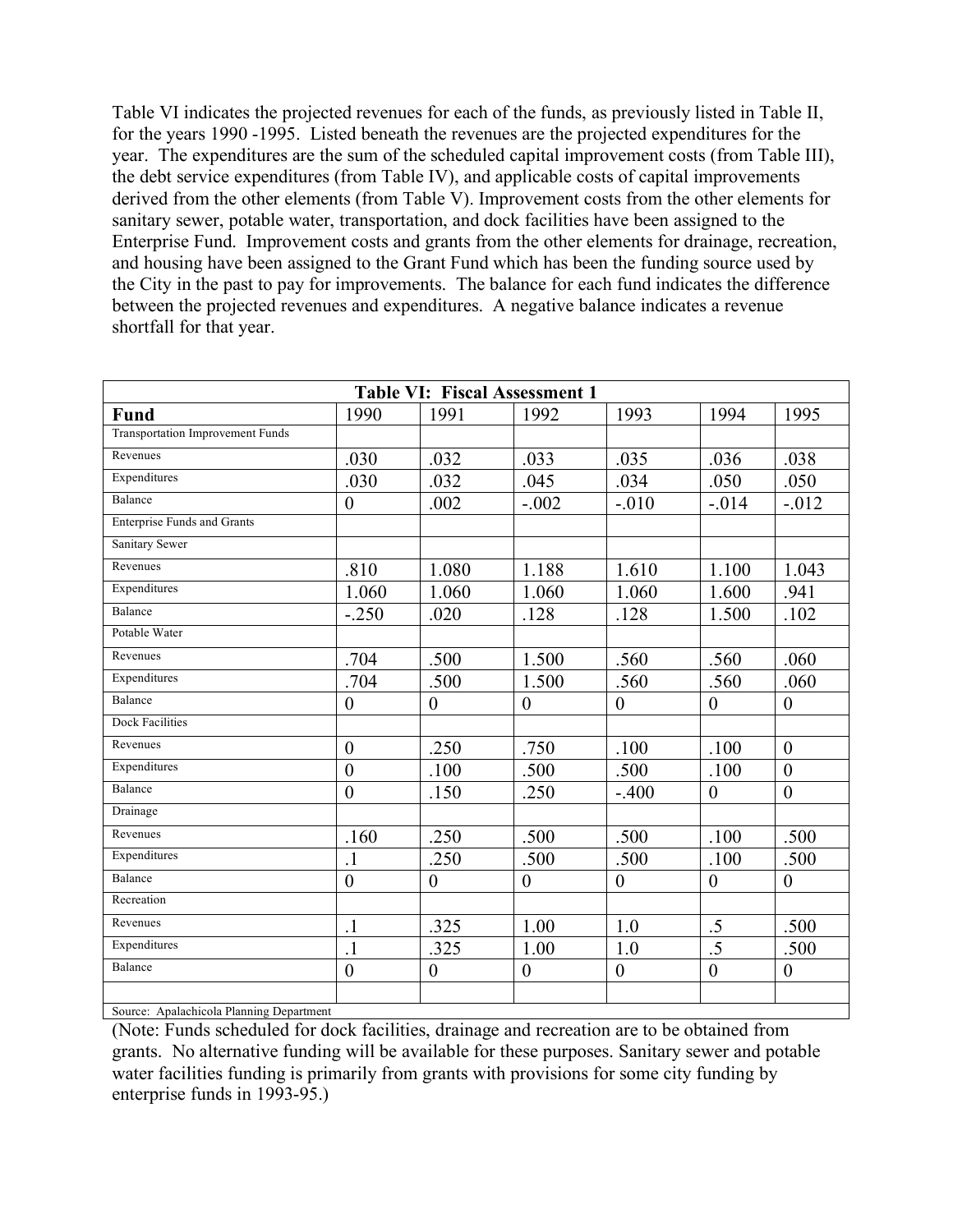### Operating Costs

In addition to the capital costs of providing the needed facility improvements, the City will also incur increases in annual operating costs. These are the recurring expenses associated with routine operation of the capital facilities, such as supplies, utilities, maintenance and personnel costs. The anticipated increase in annual operating cost associated with the assessed capital improvement needs are shown in Table VII for each of the capital improvement categories. The operating costs have been assigned to the year they will first be incurred based on the improvement schedule shown in Table V.

| <b>Table VII: Annual Operating Cost Increase</b>                                   |      |      |      |      |      |      |  |  |
|------------------------------------------------------------------------------------|------|------|------|------|------|------|--|--|
| <b>Operation</b>                                                                   | 1990 | 1991 | 1992 | 1993 | 1994 | 1995 |  |  |
| <b>Traffic Facilities</b>                                                          |      |      |      |      |      |      |  |  |
| Sanitary Sewer                                                                     |      |      | .020 |      |      |      |  |  |
| Drainage                                                                           |      |      |      |      | .025 |      |  |  |
| Potable Water                                                                      |      | .025 |      |      |      |      |  |  |
| Recreation                                                                         |      |      | .015 | .010 |      |      |  |  |
| Dock Facilities                                                                    |      |      |      | .020 |      |      |  |  |
| Housing                                                                            |      |      |      |      | .025 |      |  |  |
| Source: Apalachicola Planning Department (1987), Note: all figures are in millions |      |      |      |      |      |      |  |  |

As indicated in Table VII, not all of the needed capital improvements will result in increased operational costs. The traffic facilities for example, involve improvements to existing facilities which are already included in the City's maintenance program. The most significant increases are associated with expansion of facilities which require maintenance of mechanical components and operator staffing, and other costs such as the sewer, potable water and dock facilities.

| <b>OPERATION</b> |                | 1990     | 1991     | 1992             | 1993 | 1994    | 1995             |
|------------------|----------------|----------|----------|------------------|------|---------|------------------|
| Sanitary         | $\theta$       | $\theta$ | .020     | .020             | .020 | $\cdot$ |                  |
| Sewer            |                |          |          |                  |      |         |                  |
| Drainage         |                |          | $\theta$ |                  |      | .025    | $\cdot$          |
| Potable Water    |                |          | .025     | .025             | .025 | .025    | $\overline{0}$ . |
| Recreation       |                | 0        | $\theta$ | .015             | .025 | .025    | $\overline{0}$ . |
| Housing          |                |          | $\Omega$ | $\left( \right)$ |      | .025    | $_{.0}$          |
| Dock             | $\overline{0}$ |          | $\theta$ | .020             | .020 | $\cdot$ |                  |
| Facilities       |                |          |          |                  |      |         |                  |
| <b>TOTAL</b>     |                |          | .025     | .060             | .090 | .140    | $\cdot$ 1        |

|  |  |  | <b>TABLE VIII: CUMULATIVE OPERATING COST INCREASE</b> |
|--|--|--|-------------------------------------------------------|
|--|--|--|-------------------------------------------------------|

Source: Apalachicola Planning Department Note: all figures are in millions

In order to assess the impact of the increase in operation costs, the cumulative operating costs were compared to the total projected City operating costs. The result of this comparison, shown in Table IX, indicates the extent of increase required in the total City operating budget to absorb these additional operating costs. As shown in Table IX, the maximum impact of these additional costs will occur in 1993, 94 and 95, when a 8% increase in operating cost would be incurred.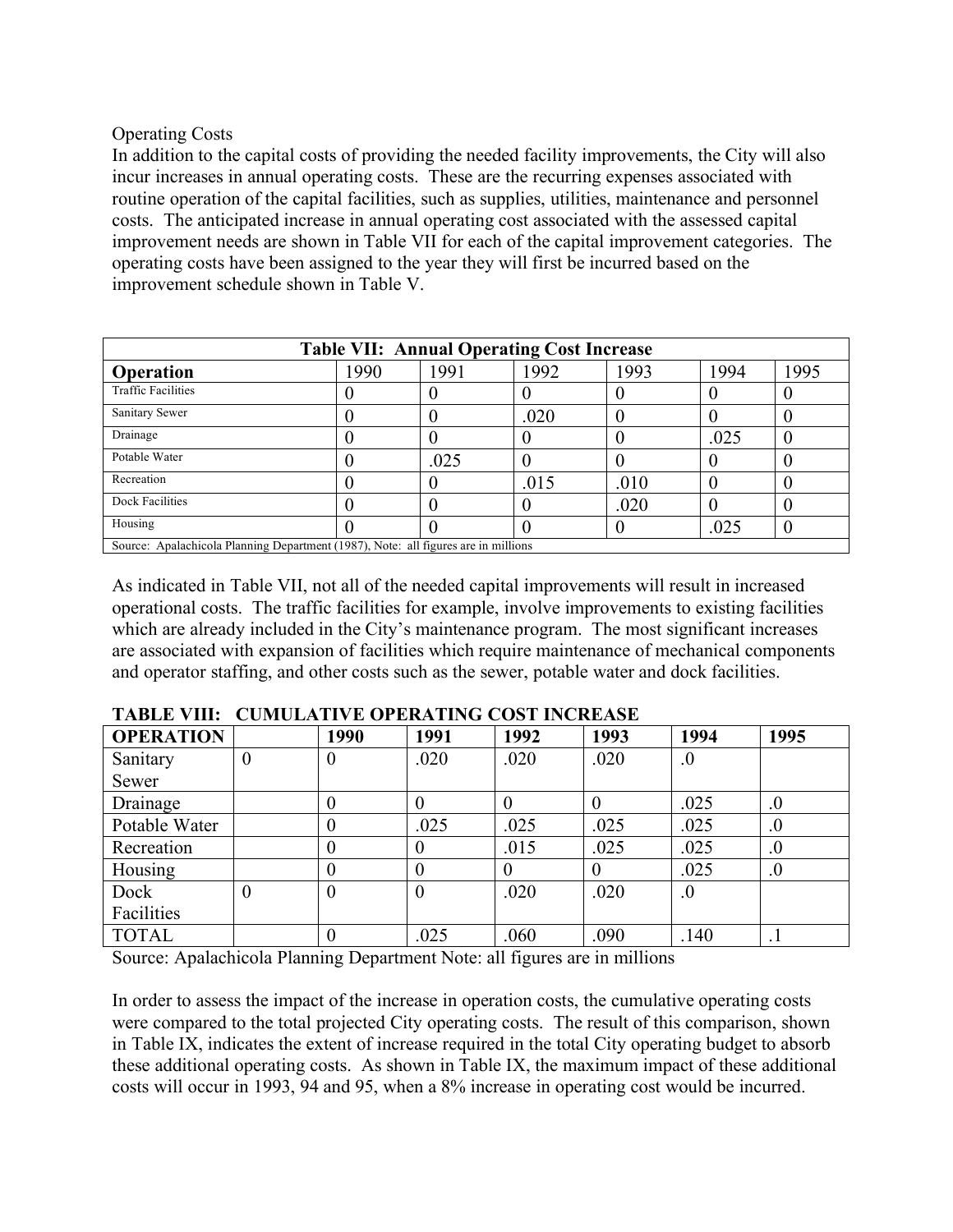| COST                        | .990  | 1991   | 1992  | 1993    | 994     | 1995  |  |  |
|-----------------------------|-------|--------|-------|---------|---------|-------|--|--|
| Projected Operating<br>cost | .284  | ,346   | 1,413 | 1,484   | 1,558   | 1,636 |  |  |
| <b>Cumulative Operating</b> |       |        |       |         |         |       |  |  |
|                             | 0.00  | .025   | .060  | .090    | .140    | .140  |  |  |
| Cost Increase               |       |        |       |         |         |       |  |  |
| Percent of Projected        | $0\%$ | $.9\%$ | 4.3%  | $6.1\%$ | $9.0\%$ | 8.6%  |  |  |
| <b>Operating Cost</b>       |       |        |       |         |         |       |  |  |

#### **TABLE IX: IMPACT OF CUMULATIVE OPERATING COST INCREASE ON TOTAL PROJECTED CITY OPERATING COST**

Source: City Planning Department (1987). Note: All figures are in millions.

The City uses revenues from the General Fund and the various Enterprise Fund accounts to meet annual operating expenses. General Fund revenues are used primarily for meeting expenses associated with providing general government services. This include the offices of the elected officials, the City Attorney and City Clerk and Office, the Police Department, Community Services, and Recreation. Supplemental funding is provided by fees collected by these offices, Water and Sewer Department and the Dock Facilities meet operational expenses through the collection of user charges. These are charges for direct receipt of service which are paid by persons using the service.

The City's millage rate and the Enterprise Fund user charges are reviewed on an annual basis by the City as part of its budgeting process. Adjustments are made in order to ensure that sufficient funds are generated to meet anticipated expenses, usually including a reserve for contingency funds. In anticipation of future increases in operating costs, the City may adjust the millage and/or user charges upward by small increments for several years. This provides additional operating reserve initially, which can be used to offset later operating expense increases For example: a one-tenth mill (.001) increase in ad valorem tax millage rate could generate the following increases for 1991-1995.

|           | .990 | 991  | 1992        | 1993 | 1994 | 1995 |
|-----------|------|------|-------------|------|------|------|
| One tenth | 010  | .011 | በ12<br>.014 | .012 | .012 | .013 |
| mill      |      |      |             |      |      |      |
| increase  |      |      |             |      |      |      |

Source: Apalachicola Planning Department (1989), Note: all figures are in millions

## 3. ANALYSIS

# B. ISSUES AND RECOMMENDATIONS

Within this section, projected revenue shortfalls are examined and recommendations made to minimize impact; and at the same time, meet urgent needs in an effective manner. Issue 1 ;

The expectation and dependences on grant and other funding without repayment obligations, which are major projected sums of incoming revenue, can be uncertain and erratic. While the past five years have the City has received grants of various types (both Federal and State) in excess of \$7,720 million, continuation at this level could be questionable. Recommendations: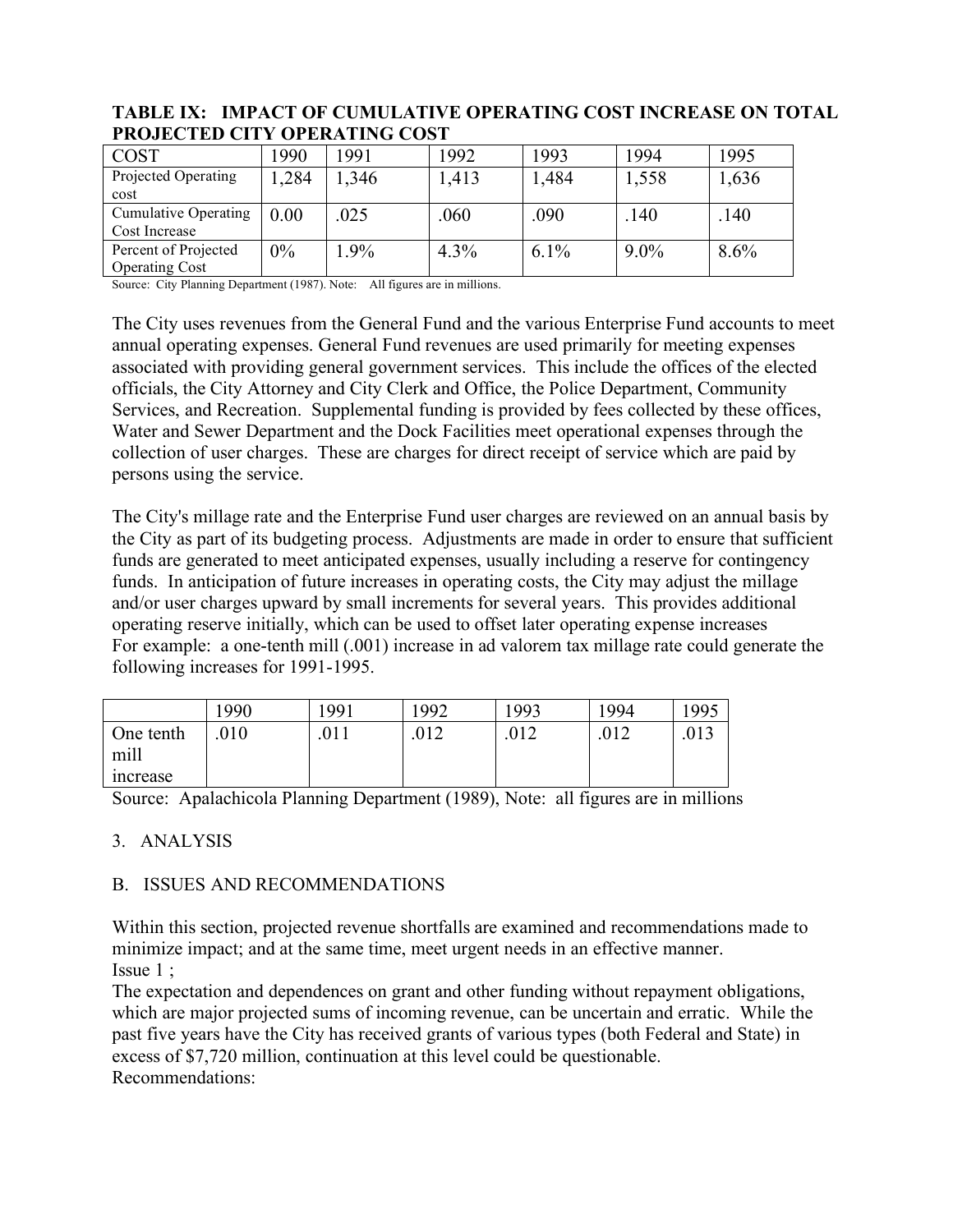11) That the first year (1990) operation under the Capital Improvement Element be monitored closely with in depth review of the five year projection to reconducted jointly by the City Commission and the Planning and Zoning Commission.

(2) The above review to be made in special workshop meeting to be scheduled in October and November, 1990.

(3) Based on this review indicated changes will be considered and made as necessary.

Issue 2:

Funds projected for Transportation Facilities may be uncertain because of other general funds needs and the uncertainty of road building support from the County.

Recommendations:

(1) That the City Commission reconsider the use made of C Tax provided for this purpose as a part of the State Revenue Sharing Fund.

(2) That an interlocal agreement be reached between the City and The County as to the County's responsibilities and the County's road building capabilities and contracting be utilized.

(3) That the County be encouraged to enact a local option gas tax to provide additional funds for road paving.

Additionally, the following strategies are recommended:

(1) Improved planning and coordination should ensure that public facility and service provision is optimally timed for cost effectiveness. For example, department representative should work together to encourage the provision of public facilities and services where only one of several types of facilities may be located, in order to limit the negative impact of timing delay.

(2) That capital improvement needs be placed in priority order to require proper emphasis on obtaining funds and accomplishing improvements.

(3) That the land Development Code be used to interact with the development approval process by conditioning zoning, subdivision, or planned unit development (PUD) approval upon public facility provision. This would ensure the provision of public facilities necessary to support land development; and

(4) Enterprise Fund surpluses, unless indicated otherwise within this element, should be held in reserve for major capital expenditures and/or grant matching fund when needed.

# 4. GOALS, OBJECTIVES, AND POLICIES

GOAL: THE CITY SHALL UNDERTAKE ACTIONS NECESSARY TO ADEQUATELY PROVII NEEDED PUBLIC FACILITIES TO ALL RESIDENTS WITHING ITS JURISDICTION IN A MANNER WHICH PROTECTS INVESTMENTS IN EXISTINC FACILITIES, MAXIMIZES THE USE OF EXISTING FACILITIES, AND PROMOTES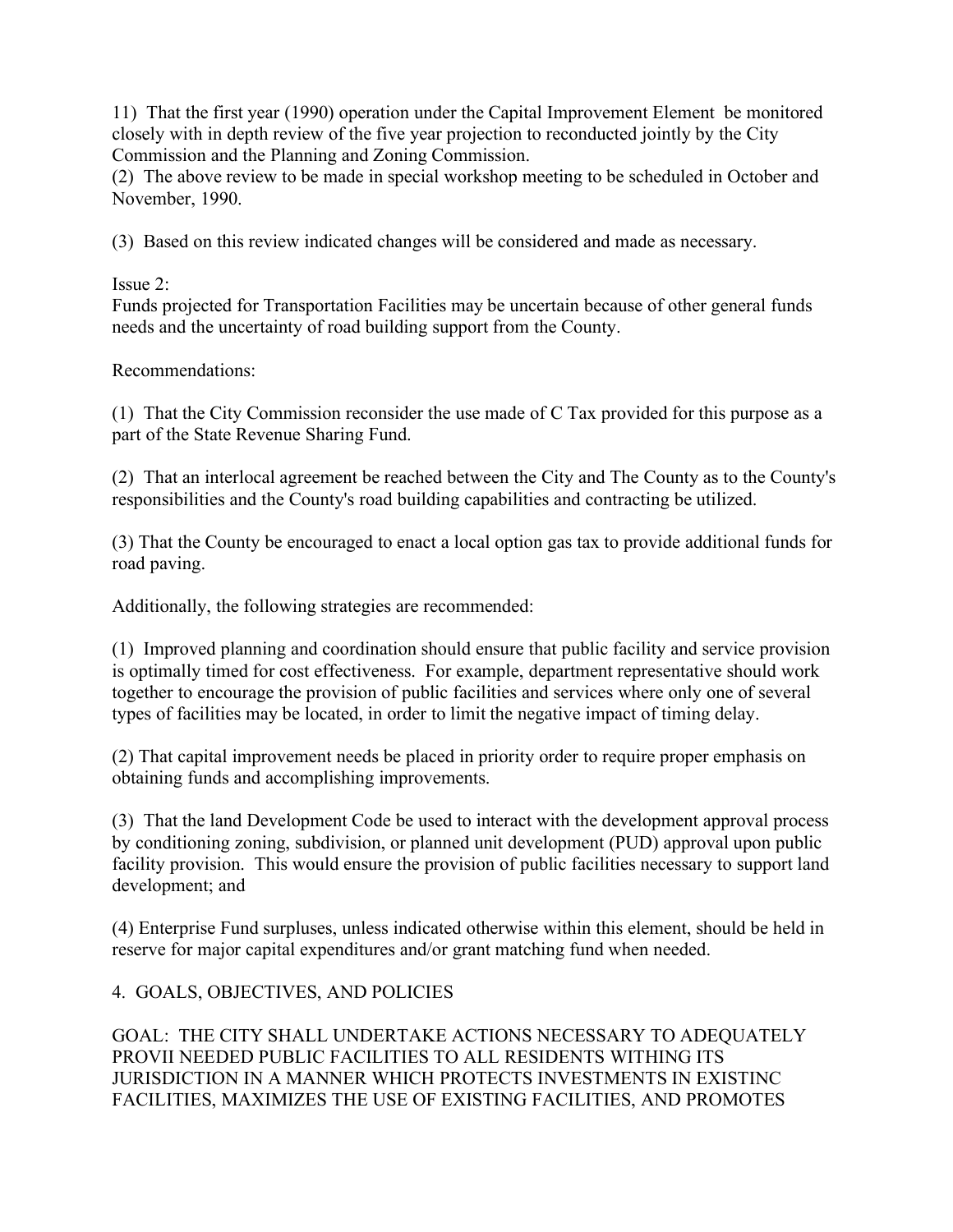## ORDERLY COMPACT URBAN GROWTH. THESE ACTIONS SHOULD AL! PROVIDE FOR A HEALTH ENVIRONMENT WITH FACALITIES FOR RECREATI01 AND PLAY AS WELL AS AN ECONOMIC ENVIRONMENT FOR FINANCAL WELLBEING AND **GROWTH**

### OBJECTIVE 1

Capital improvements will be provided to correct existing deficiencies, to accommodate desired future growth, and to replace worn out or obsolete facilities, as indicated in the 5-Year Schedule of Improvements of this element.

Policy 1.1 The City shall include all projects identified in the other elements of this plan and determined to be (\$25.000 or greater), as capital improvements projects for inclusion within the 5-year Schedule of Improvements of this element. Capital improvements with costs of less than \$25, OOO shall be addressed in the City's annual budget.

Policy 1.2 The City shall endeavor as a matter of priority, to schedule and fund all capital improvement projects in the 5-Year Schedule of Improvements which are designed to correct existing deficiencies listed in the Capital Improvements Element.

Policy 1.3 Proposed capital improvement projects shall be evaluated and ranked in order of priority according to the following guidelines;

(a) Whether the project is needed to protect public health and safety, to fulfill the City's legal commitment to provide facilities and services, or to preserve or achieve full use of existing facilities;

(b) Whether the project increases efficiency of use of existing facilities, prevents or reduces future improvement cost, provides services to developed areas lacking full service, or promotes in-fill development; and

(c) Whether the project represents a logical extension of facilities and services within a designated urban service area.

OBJECTIVE 2 Public expenditures that subsidize development in high hazard coastal areas will be limited to those improvements included in the Coastal Management Element. (See Objective 8 and policies)

Policy 2.1 The City shall expend funds in high hazard coastal areas for the replacement and renewal of existing public facilities.

Policy 2. 2 The City shall continue to provide or require provision of recreational facilities within high hazard coastal areas.

Policy 2.3 The City shall continue to expend funds to maintain existing facilities and services at their existing capacity.

OBJECTIVE 3 Future developments will bear their full proportionate cost of facility improvements necessitated by the development in order to maintain adopted LOS standards. Proportion of cost will be determined by the city's facilities staff and made a part of the permitting records.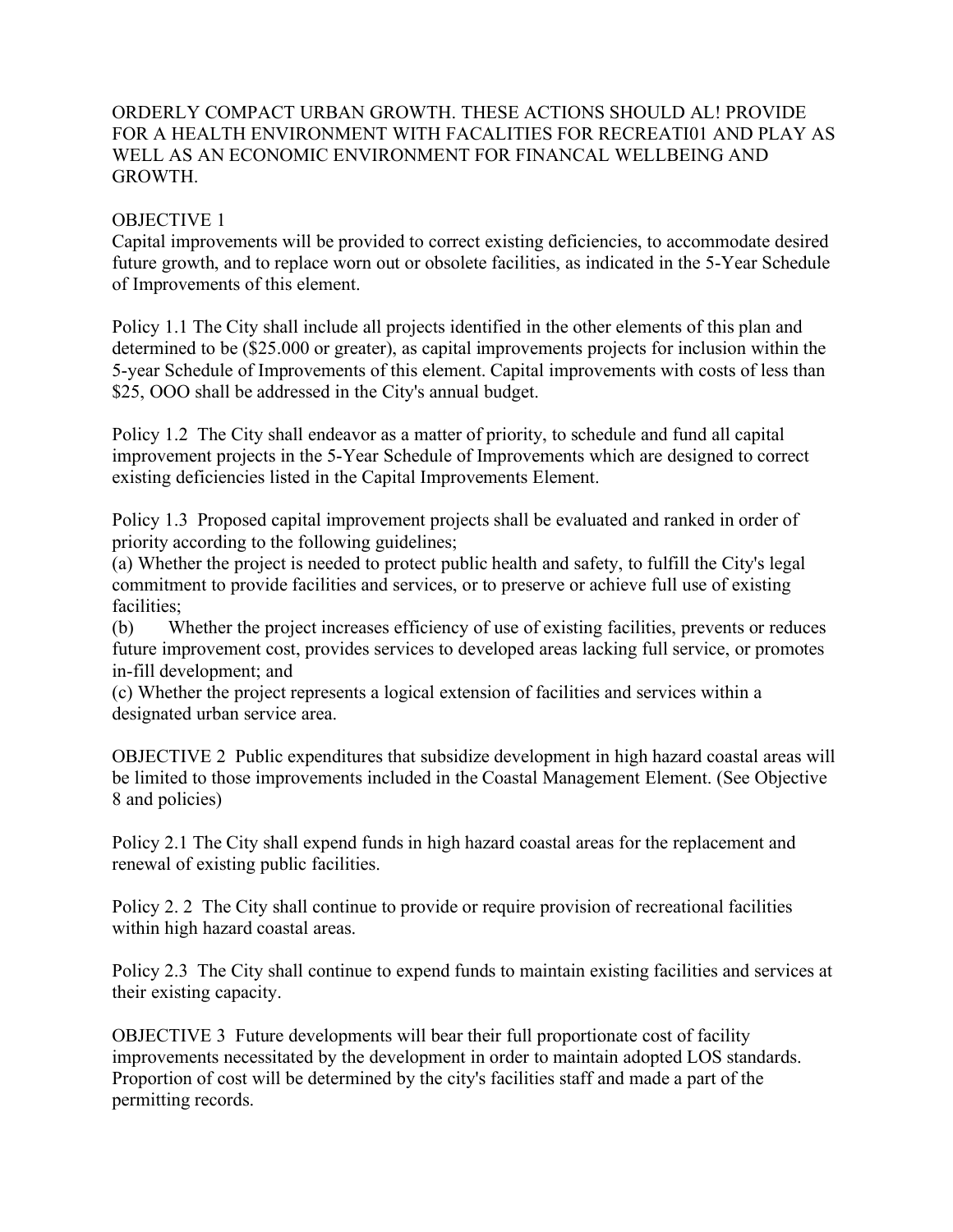Policy 3. 1 The City shall utilize the Land Development Code requirement for Site Plan and Stormwater Management Plan approvals to limit or provide for any additional needed facilities and other improvements.

Policy 3.2 The City will strictly enforce the subdivision section of the Land Development Code where applicable, to insure that developers provide required roads, utilities, drainage, etc... as specified.

Policy 3.3 Prior to issuance of development permits where new facilities or extension of existing public facilities is required, necessary studies will be made or required and a agreement will be reached between the city and developer as to individual responsibilities. This agreement will be in writing and made a part of the permit file.

OBJECTIVE 4 The City will manage its fiscal resources so that funds are available for needed capital improvements for approved development orders and for future development and redevelopment.

Policy 4.1 Prior to the issuance of certificates of occupancy, the City shall provide for all public facilities needed to serve developments for which development orders were previously issued. coordination of the development requirements included in this plan, the land development regulations, and the availability of necessary public facilities needed to support such development at the time needed.

Policy 4.2 In providing capital improvements, the City shall limit the maximum ratio of outstanding indebtedness to a reasonable and acceptable rate. A percentage rate relating to the property tax base shall be established by January 1, 1991.

Policy 4.3 The City shall continue to include a capital improvement program as a part of its budgeting process.

Policy 4.4 Efforts shall be made to secure grants or private funds whenever available to finance the provision of capital improvements.

Policy 4.5 The City shall reserve Enterprise Fund surpluses, unless indicated otherwise, for major capital expenditures and/or grant matching funds.

OBJECTIVE 5 Issuance of development orders and permits will be based upon coordination of the development requirements included in this plan, the land development regulations, and the availability of necessary public facilities needed to support such development at the time needed.

Policy 5.1

The City shall use the following LOS standards in reviewing the impacts of new development and redevelopment upon public facility provision: Sanitary Sewer Facilities Average Sewage Generation Rate 4OO gallons per customer per day Sanitary Sewer Facilities Average Sewage Generation Rate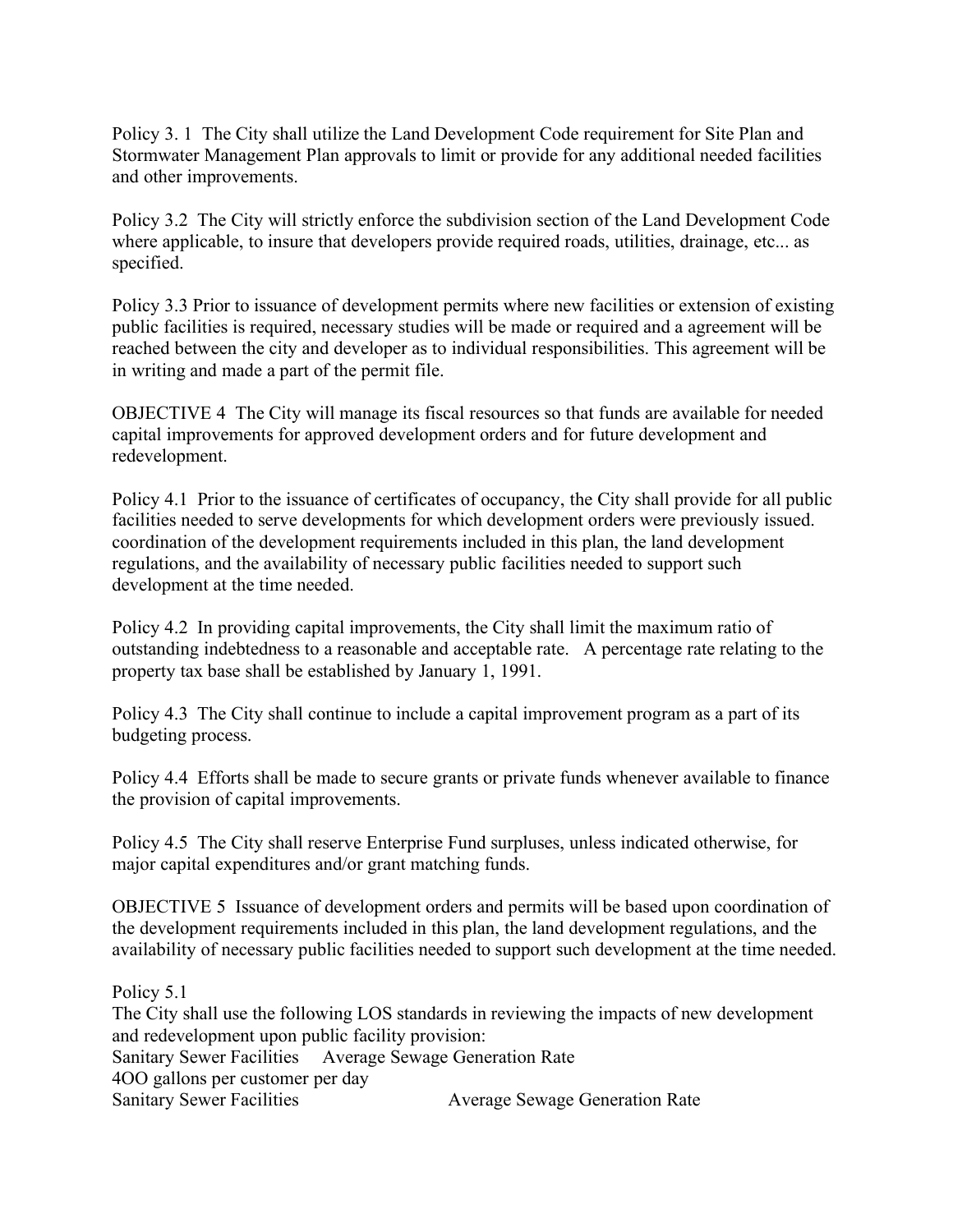|                                 | 400 gallons per customer per day                                                                                                         |
|---------------------------------|------------------------------------------------------------------------------------------------------------------------------------------|
| Solid Waste                     | 5 pounds per capita per day                                                                                                              |
| Drainage Facilities             | Design Storm<br>Retains first 1.5 inch of run off                                                                                        |
|                                 | - 25 - year frequency, 24-hour duration; Rainfall<br>Intensity curve-zone 1, DOT Drainage Manual,<br>1979                                |
| <b>Potable Water Facilities</b> | <b>Average Water Consumption Rate</b><br>300 gallons per customer per day                                                                |
| <b>Traffic Facilities</b>       | Collector Roadway - LOS C at peak hour;<br>Arterial Roadway - LOS C at peak hour;<br>Limited Access Facilities - LOS C at peak hour; and |

#### Recreation Standards for Facilities

| <b>Facility</b>            | <b>Unit of Measure</b> | <b>Standard</b>    |
|----------------------------|------------------------|--------------------|
| <b>Basketball Courts</b>   | 1 court                | Per 5,000 persons  |
| Baseball/Softball          | 1 field                | Per 4,700 persons  |
| Fields                     |                        |                    |
| <b>Boat Ramps</b>          | 1 lane                 | Per 4,700 persons  |
| Camping                    | 1 acre                 | Per 5,600 persons  |
| <b>Community Buildings</b> | 1 facility             | Per 7,000 persons  |
| <b>Fishing Piers</b>       | 800 linear feet        | Per 5,000 persons  |
| Football/Soccer Fields     | 1 field                | Per 4,000 persons  |
| Picnic Areas               | 1 acre                 | Per 3,000 persons  |
| Playgrounds                | 1 acre                 | Per 3,000 persons  |
| <b>Swimming Pools</b>      | $4860$ sq. feet        | Per 8,700 persons  |
| Swimming                   | $1/4$ mile             | Per 25,000 persons |
| (shoreline/beach)          |                        |                    |
| Tennis Courts              | 1 court                | Per 2,000 persons  |
| <b>Hiking Trails</b>       | 1 mile                 | Per 6,750 persons  |

(note - County and a school recreation (facilities for many of the recreation areas not include above as well as facilities in addition to those listed).

Policy 5.2 The City's shall utilize the Land Development Code through the required site development to ensure that, at the time a development permit is issued, adequate facility capacity is available or will be available concurrently as the facility needs are impacted by the development.

Policy 5.3 Proposed plan amendments and requests for new development or redevelopment shall be evaluated according to the following guidelines as to whether the proposed action would: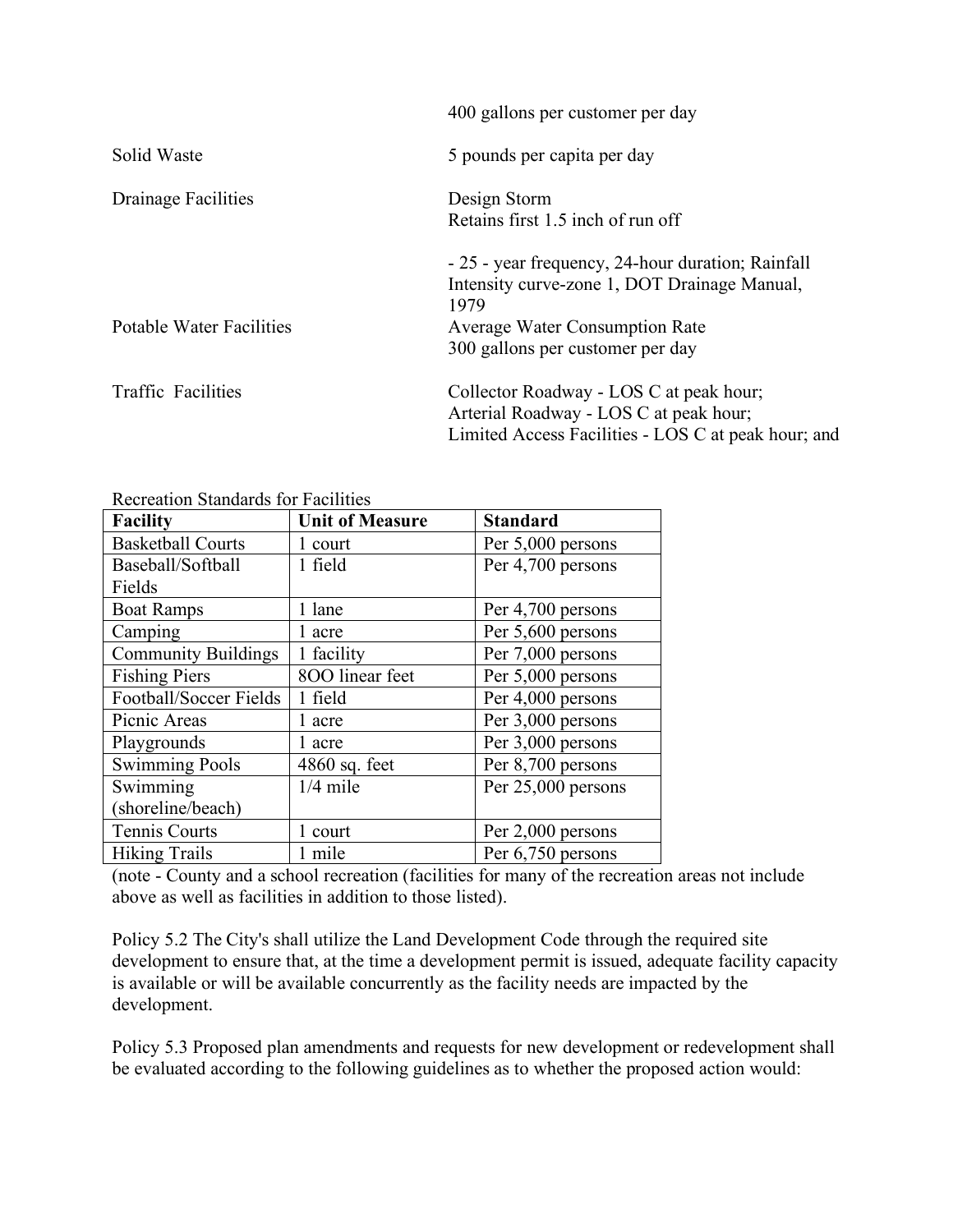a) contribute to a condition of public hazard as described in the Sanitary Sew, Solid Waste. Drainage. Potable Water, and Natural Groundwater Recharge Element, and Coastal Management Element;

b) Exacerbate any existing condition of public facility capacity deficits, as described in the Traffic Circulation Element; Sanitary Sewer, Solid Waste. Drainage. Potable Water, and Natural Groundwater Recharge Element; and Recreation and Open Space Element;

c) generate public facility demands that may be accommodated by capacity increases planned in the five-year schedule of improvements;

d) conform with future land uses as shown on the future land use map of the Future Land use element, and service areas as described in the Sanitary Sewer, Solid Waste, Drainage, and Natural Groundwater Recharge Element;

e) if public facilities are developer provided, accommodate public facility demands based upon adopted LOS standards;

f) if public facilities are provided, in part or whole, by the City demonstrate financial feasibility, subject to this element; and

g) affect state agencies and water management district facilities plans. Coordination with affect agencies will be made in all such situations with input made a part of the evaluation.

Policy 5.4 The City shall limit debt (bonds, loans, etc.) as a means of financing new, additions to, rehabilitation of public facilities to a minimum that can be supported by assured income, such as Ad Valorem taxes and Enterprise funds.

Policy 5.5 The City shall require cost sharing by new developments for required system facilities (utilities, roads, drainage facilities, parks and open spaces) as provided in the City's land development code. This will be determined by engineering estimates and evaluations.

5. Implementation

A. 5-Year Schedule of Improvements:

The 5-year schedule of improvements (See Table XI) is the mechanism by which the City can effectively stage the timing , location, projected cost, and revenue sources for the Capital Improvements derived from the other comprehensive plan elements, in support of the Future Land Use Element. The 5-Year schedule of improvements has been used to document the "economic feasibility" of the City, comprehensive plan based upon the preceding section of this element entitled "inventory", "analysis", and "goals, objectives and policies."

| Project      | Schedule  | Projected | General    | Revenue        | Consistency |
|--------------|-----------|-----------|------------|----------------|-------------|
| Description  |           | Cost      | Location   | Source         | with Other  |
|              |           |           |            |                | elements    |
| Traffic      |           |           |            |                |             |
| Circulation  |           |           |            |                |             |
| 1. Prepare   | 1990-1995 | .250      | To be      | Transportation | Yes         |
| and Pave One |           |           | determined | Improvement    |             |
| Mile of Road |           |           | each year  | fund           |             |
| Sanitary     |           |           |            |                |             |

Table XI: 5-Year Schedule of Improvements 1990-1995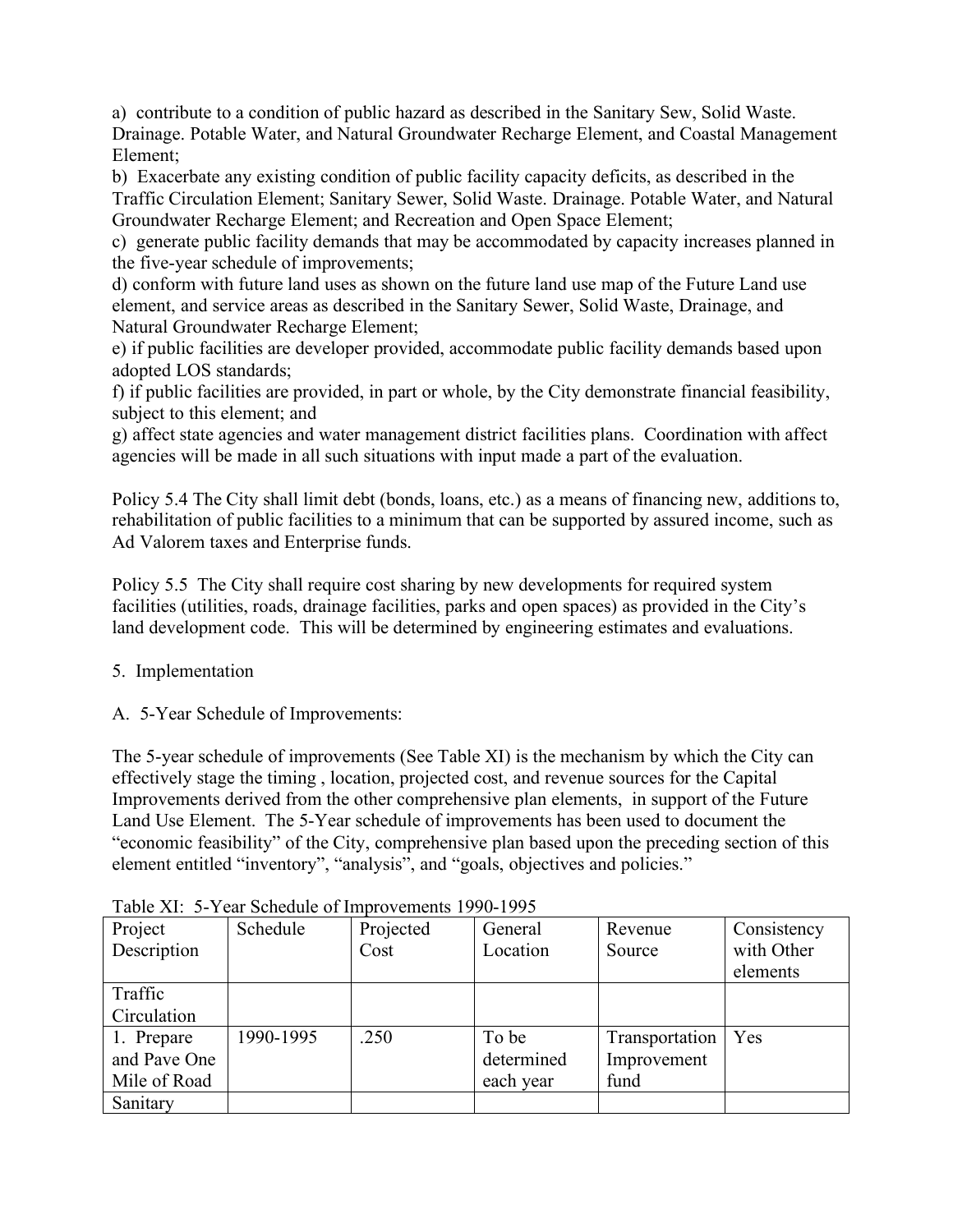| 2. Phase IV<br>1990-1991<br>1,273<br>Yes<br>Grant<br>Brownesville<br>Road<br>3. Phase $V -$<br>1991-1992<br>1,956<br>Grant<br><b>Bluff Road</b><br>4. Phase $VI -$<br>1992-1993<br>1,072<br>Grant<br>Bluff Road,<br>N.<br>5. Rehab<br>Citywide<br>1993-1995<br>2,940<br>Enterprise<br>Fund and/or<br>existing sewer<br>lines<br>grant<br>Potable Water<br>facilities<br>1990<br>Enterprise<br>6. Water Plan<br>.704<br>- wells and<br>Fund and/or<br>storage 1990<br>grant<br>Enterprise<br>7. Rehab old<br>3,000<br>Fund and/or<br>water system<br>grant<br>Drainage<br>facilities<br>8. Multi-<br>1990-1995<br>2,350<br>Citywide<br>Grant<br>phased plan<br>to be<br>developed<br>Recreation<br>Facilities<br>(Tourist<br>Enhancement)<br>9. Civic<br>General fund<br>1990<br>.200<br>See Map-<br>battery park<br>Center<br><b>Battery Park</b><br>10. Batter<br>1991<br>.700<br>See Map<br>Grant<br>Park: rehab,<br>landscape,<br>etc. 1991<br>11.<br>1991<br>.400<br>Grant<br>See Map as<br>Waterfront<br>stated<br>Ave. D&E<br>1992<br>.150<br>General Fund<br>12. Lafayette<br>See Map<br>Park; Rehab<br>and grant | Sewer       |  |  |  |
|--------------------------------------------------------------------------------------------------------------------------------------------------------------------------------------------------------------------------------------------------------------------------------------------------------------------------------------------------------------------------------------------------------------------------------------------------------------------------------------------------------------------------------------------------------------------------------------------------------------------------------------------------------------------------------------------------------------------------------------------------------------------------------------------------------------------------------------------------------------------------------------------------------------------------------------------------------------------------------------------------------------------------------------------------------------------------------------------------------------------------|-------------|--|--|--|
|                                                                                                                                                                                                                                                                                                                                                                                                                                                                                                                                                                                                                                                                                                                                                                                                                                                                                                                                                                                                                                                                                                                          |             |  |  |  |
|                                                                                                                                                                                                                                                                                                                                                                                                                                                                                                                                                                                                                                                                                                                                                                                                                                                                                                                                                                                                                                                                                                                          |             |  |  |  |
|                                                                                                                                                                                                                                                                                                                                                                                                                                                                                                                                                                                                                                                                                                                                                                                                                                                                                                                                                                                                                                                                                                                          |             |  |  |  |
|                                                                                                                                                                                                                                                                                                                                                                                                                                                                                                                                                                                                                                                                                                                                                                                                                                                                                                                                                                                                                                                                                                                          |             |  |  |  |
|                                                                                                                                                                                                                                                                                                                                                                                                                                                                                                                                                                                                                                                                                                                                                                                                                                                                                                                                                                                                                                                                                                                          |             |  |  |  |
|                                                                                                                                                                                                                                                                                                                                                                                                                                                                                                                                                                                                                                                                                                                                                                                                                                                                                                                                                                                                                                                                                                                          |             |  |  |  |
|                                                                                                                                                                                                                                                                                                                                                                                                                                                                                                                                                                                                                                                                                                                                                                                                                                                                                                                                                                                                                                                                                                                          |             |  |  |  |
|                                                                                                                                                                                                                                                                                                                                                                                                                                                                                                                                                                                                                                                                                                                                                                                                                                                                                                                                                                                                                                                                                                                          |             |  |  |  |
|                                                                                                                                                                                                                                                                                                                                                                                                                                                                                                                                                                                                                                                                                                                                                                                                                                                                                                                                                                                                                                                                                                                          |             |  |  |  |
|                                                                                                                                                                                                                                                                                                                                                                                                                                                                                                                                                                                                                                                                                                                                                                                                                                                                                                                                                                                                                                                                                                                          |             |  |  |  |
|                                                                                                                                                                                                                                                                                                                                                                                                                                                                                                                                                                                                                                                                                                                                                                                                                                                                                                                                                                                                                                                                                                                          |             |  |  |  |
|                                                                                                                                                                                                                                                                                                                                                                                                                                                                                                                                                                                                                                                                                                                                                                                                                                                                                                                                                                                                                                                                                                                          |             |  |  |  |
|                                                                                                                                                                                                                                                                                                                                                                                                                                                                                                                                                                                                                                                                                                                                                                                                                                                                                                                                                                                                                                                                                                                          |             |  |  |  |
|                                                                                                                                                                                                                                                                                                                                                                                                                                                                                                                                                                                                                                                                                                                                                                                                                                                                                                                                                                                                                                                                                                                          |             |  |  |  |
|                                                                                                                                                                                                                                                                                                                                                                                                                                                                                                                                                                                                                                                                                                                                                                                                                                                                                                                                                                                                                                                                                                                          |             |  |  |  |
|                                                                                                                                                                                                                                                                                                                                                                                                                                                                                                                                                                                                                                                                                                                                                                                                                                                                                                                                                                                                                                                                                                                          |             |  |  |  |
|                                                                                                                                                                                                                                                                                                                                                                                                                                                                                                                                                                                                                                                                                                                                                                                                                                                                                                                                                                                                                                                                                                                          |             |  |  |  |
|                                                                                                                                                                                                                                                                                                                                                                                                                                                                                                                                                                                                                                                                                                                                                                                                                                                                                                                                                                                                                                                                                                                          |             |  |  |  |
|                                                                                                                                                                                                                                                                                                                                                                                                                                                                                                                                                                                                                                                                                                                                                                                                                                                                                                                                                                                                                                                                                                                          |             |  |  |  |
|                                                                                                                                                                                                                                                                                                                                                                                                                                                                                                                                                                                                                                                                                                                                                                                                                                                                                                                                                                                                                                                                                                                          |             |  |  |  |
|                                                                                                                                                                                                                                                                                                                                                                                                                                                                                                                                                                                                                                                                                                                                                                                                                                                                                                                                                                                                                                                                                                                          |             |  |  |  |
|                                                                                                                                                                                                                                                                                                                                                                                                                                                                                                                                                                                                                                                                                                                                                                                                                                                                                                                                                                                                                                                                                                                          |             |  |  |  |
|                                                                                                                                                                                                                                                                                                                                                                                                                                                                                                                                                                                                                                                                                                                                                                                                                                                                                                                                                                                                                                                                                                                          |             |  |  |  |
|                                                                                                                                                                                                                                                                                                                                                                                                                                                                                                                                                                                                                                                                                                                                                                                                                                                                                                                                                                                                                                                                                                                          |             |  |  |  |
|                                                                                                                                                                                                                                                                                                                                                                                                                                                                                                                                                                                                                                                                                                                                                                                                                                                                                                                                                                                                                                                                                                                          |             |  |  |  |
|                                                                                                                                                                                                                                                                                                                                                                                                                                                                                                                                                                                                                                                                                                                                                                                                                                                                                                                                                                                                                                                                                                                          |             |  |  |  |
|                                                                                                                                                                                                                                                                                                                                                                                                                                                                                                                                                                                                                                                                                                                                                                                                                                                                                                                                                                                                                                                                                                                          |             |  |  |  |
|                                                                                                                                                                                                                                                                                                                                                                                                                                                                                                                                                                                                                                                                                                                                                                                                                                                                                                                                                                                                                                                                                                                          |             |  |  |  |
|                                                                                                                                                                                                                                                                                                                                                                                                                                                                                                                                                                                                                                                                                                                                                                                                                                                                                                                                                                                                                                                                                                                          |             |  |  |  |
|                                                                                                                                                                                                                                                                                                                                                                                                                                                                                                                                                                                                                                                                                                                                                                                                                                                                                                                                                                                                                                                                                                                          |             |  |  |  |
|                                                                                                                                                                                                                                                                                                                                                                                                                                                                                                                                                                                                                                                                                                                                                                                                                                                                                                                                                                                                                                                                                                                          |             |  |  |  |
|                                                                                                                                                                                                                                                                                                                                                                                                                                                                                                                                                                                                                                                                                                                                                                                                                                                                                                                                                                                                                                                                                                                          |             |  |  |  |
|                                                                                                                                                                                                                                                                                                                                                                                                                                                                                                                                                                                                                                                                                                                                                                                                                                                                                                                                                                                                                                                                                                                          |             |  |  |  |
|                                                                                                                                                                                                                                                                                                                                                                                                                                                                                                                                                                                                                                                                                                                                                                                                                                                                                                                                                                                                                                                                                                                          |             |  |  |  |
|                                                                                                                                                                                                                                                                                                                                                                                                                                                                                                                                                                                                                                                                                                                                                                                                                                                                                                                                                                                                                                                                                                                          |             |  |  |  |
|                                                                                                                                                                                                                                                                                                                                                                                                                                                                                                                                                                                                                                                                                                                                                                                                                                                                                                                                                                                                                                                                                                                          |             |  |  |  |
|                                                                                                                                                                                                                                                                                                                                                                                                                                                                                                                                                                                                                                                                                                                                                                                                                                                                                                                                                                                                                                                                                                                          |             |  |  |  |
|                                                                                                                                                                                                                                                                                                                                                                                                                                                                                                                                                                                                                                                                                                                                                                                                                                                                                                                                                                                                                                                                                                                          |             |  |  |  |
|                                                                                                                                                                                                                                                                                                                                                                                                                                                                                                                                                                                                                                                                                                                                                                                                                                                                                                                                                                                                                                                                                                                          |             |  |  |  |
|                                                                                                                                                                                                                                                                                                                                                                                                                                                                                                                                                                                                                                                                                                                                                                                                                                                                                                                                                                                                                                                                                                                          |             |  |  |  |
|                                                                                                                                                                                                                                                                                                                                                                                                                                                                                                                                                                                                                                                                                                                                                                                                                                                                                                                                                                                                                                                                                                                          |             |  |  |  |
|                                                                                                                                                                                                                                                                                                                                                                                                                                                                                                                                                                                                                                                                                                                                                                                                                                                                                                                                                                                                                                                                                                                          |             |  |  |  |
|                                                                                                                                                                                                                                                                                                                                                                                                                                                                                                                                                                                                                                                                                                                                                                                                                                                                                                                                                                                                                                                                                                                          | & Landscape |  |  |  |
| 1992-1995<br>.375<br>13. City<br>See Map<br>Grant                                                                                                                                                                                                                                                                                                                                                                                                                                                                                                                                                                                                                                                                                                                                                                                                                                                                                                                                                                                                                                                                        |             |  |  |  |
| Square Open                                                                                                                                                                                                                                                                                                                                                                                                                                                                                                                                                                                                                                                                                                                                                                                                                                                                                                                                                                                                                                                                                                              |             |  |  |  |
| Space (5                                                                                                                                                                                                                                                                                                                                                                                                                                                                                                                                                                                                                                                                                                                                                                                                                                                                                                                                                                                                                                                                                                                 |             |  |  |  |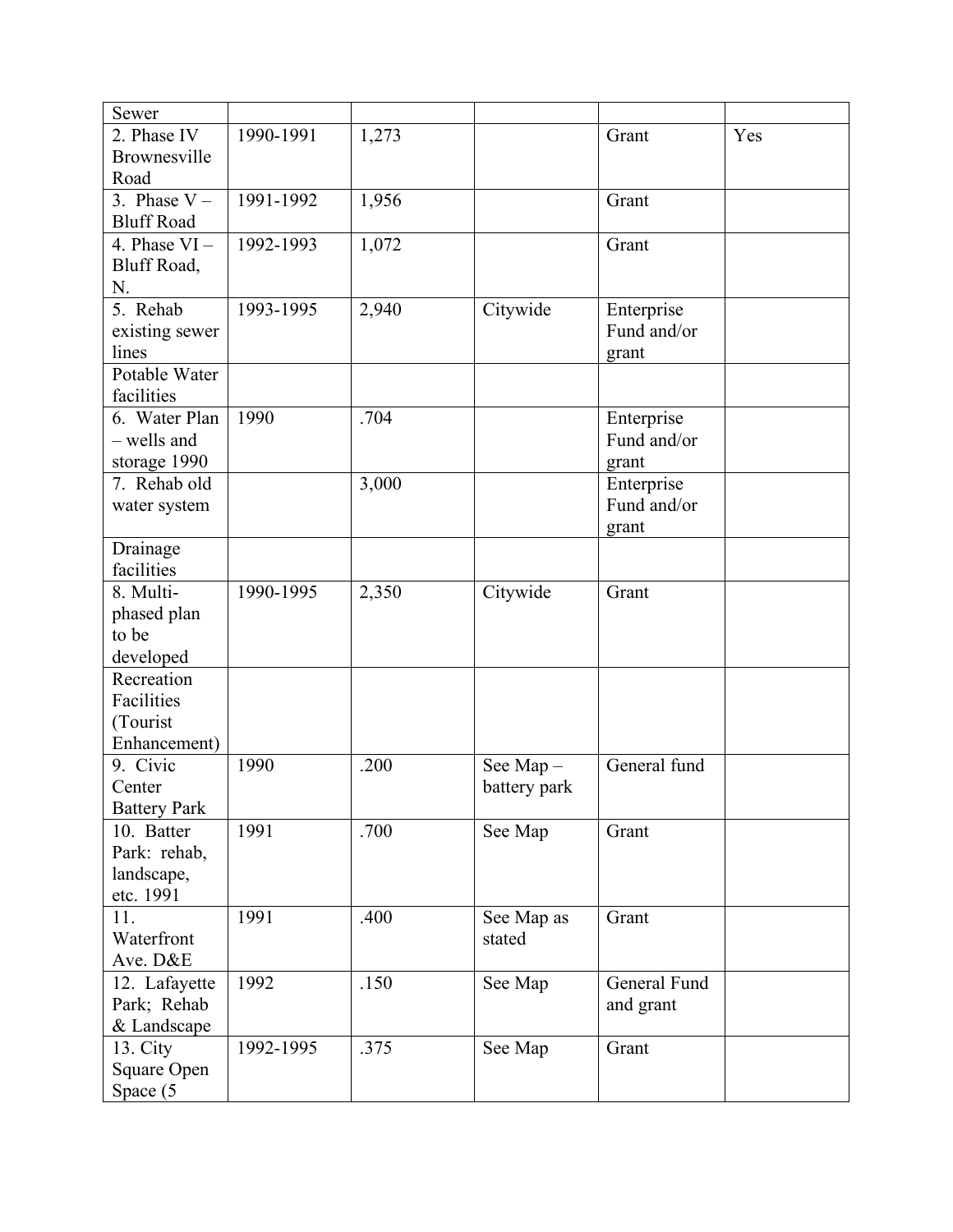| 14. Rehab.                 | 1993      | .450  |         | Grant |  |
|----------------------------|-----------|-------|---------|-------|--|
| Old Dixie                  |           |       |         |       |  |
| Theater as                 |           |       |         |       |  |
| Center for                 |           |       |         |       |  |
| Performing                 |           |       |         |       |  |
|                            |           |       |         |       |  |
| <b>Arts 1993</b>           |           |       |         |       |  |
| 15.<br>Rehab               | 1993-1994 | .600  | See Map | Grant |  |
| and Improve                |           |       |         |       |  |
| Magnolia<br>Street         |           |       |         |       |  |
| Cemetery                   |           |       |         |       |  |
| 16. Complete               | 1992-1994 | .500  | See Map | Grant |  |
| Renovation                 |           |       |         |       |  |
| Chapman                    |           |       |         |       |  |
| School                     |           |       |         |       |  |
|                            |           |       |         |       |  |
| Auditorium                 |           |       |         |       |  |
| Docking                    |           |       |         |       |  |
| Facilities                 |           |       |         |       |  |
| 17.                        | 1991      | .200  | See Map | Grant |  |
| Riverfront                 |           |       |         |       |  |
| Dock:<br>Ave<br>D& E Rehab |           |       |         |       |  |
| and Enhance                |           |       |         |       |  |
| City<br>18.                |           |       |         |       |  |
| Boat Basin:                | 1991      | 1.000 | See Map | Grant |  |
| Battery                    |           |       |         |       |  |
| Park $-$                   |           |       |         |       |  |
| Rehab and                  |           |       |         |       |  |
| Enhance                    |           |       |         |       |  |
| 19.                        | 1992-1993 | 2.000 |         | Grant |  |
| Construct                  |           |       |         |       |  |
| Public                     |           |       |         |       |  |
| Housing (50                |           |       |         |       |  |
| units)                     |           |       |         |       |  |

Source: Apalachicola Planning Department

## 5. IMPLEMENTATION

# B. MONITORING AND EVALUATION

The role of monitoring an evaluation is vital to the effectiveness of any planning program and particularly for the Capital Improvements Element. This is largely because the City'; revenue and expenditure streams are subject to fluctuations in the market and economy. It is the behavior of these streams which will be used to predict fiscal trends in order to maintain the City's adopted level of service standards for public facilities. Therefore, the Capital Improvements Element require! a continuous program for monitoring and evaluation, and pursuant to Chapter 163, F.S., this element will be reviewed on an annual basis to ensure that required fiscal resources are available to provide public facilities needed to support adopted LOS standards.

The annual review will be the responsibility of the local planning agency, will serve as advisory members at all formal deliberations related to capital improvement monitoring and evaluation. The local planning agency's findings and recommendations will be presented to the Board of